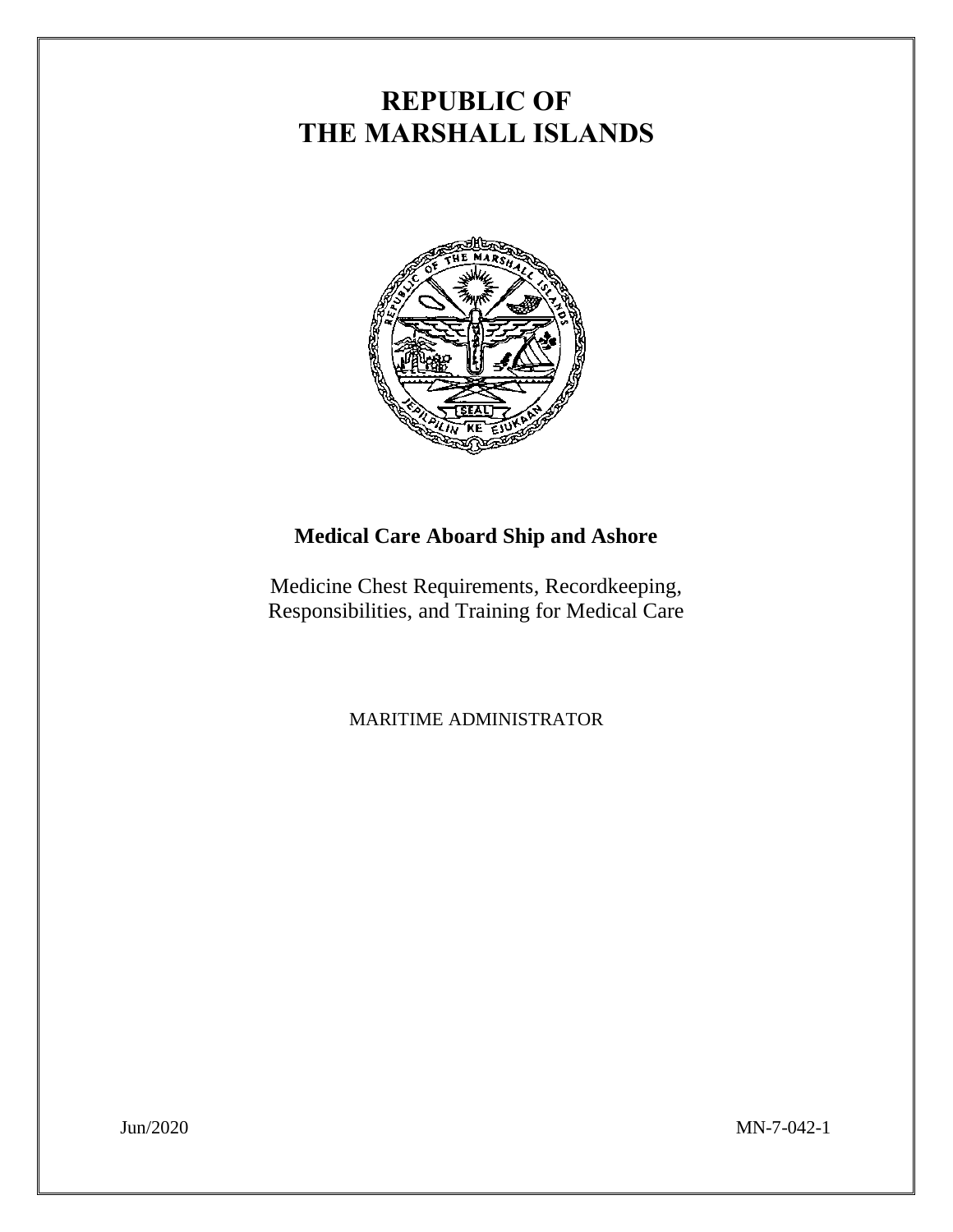## **TABLE OF CONTENTS**

| 1.0 |      |  |  |  |  |  |  |
|-----|------|--|--|--|--|--|--|
|     | 1.1  |  |  |  |  |  |  |
|     | 1.2  |  |  |  |  |  |  |
|     | 1.3  |  |  |  |  |  |  |
|     | 1.4  |  |  |  |  |  |  |
|     | 1.5  |  |  |  |  |  |  |
|     | 1.6  |  |  |  |  |  |  |
|     | 1.7  |  |  |  |  |  |  |
|     | 1.8  |  |  |  |  |  |  |
|     | 1.9  |  |  |  |  |  |  |
|     | 1.10 |  |  |  |  |  |  |
| 2.0 |      |  |  |  |  |  |  |
| 3.0 |      |  |  |  |  |  |  |
|     | 3.1  |  |  |  |  |  |  |
|     | 3.2  |  |  |  |  |  |  |
|     | 3.3  |  |  |  |  |  |  |
|     | 3.4  |  |  |  |  |  |  |
|     | 3.5  |  |  |  |  |  |  |
|     | 3.6  |  |  |  |  |  |  |
| 4.0 |      |  |  |  |  |  |  |
| 5.0 |      |  |  |  |  |  |  |
| 6.0 |      |  |  |  |  |  |  |
| 7.0 |      |  |  |  |  |  |  |
|     |      |  |  |  |  |  |  |
|     |      |  |  |  |  |  |  |
|     |      |  |  |  |  |  |  |
|     |      |  |  |  |  |  |  |
|     |      |  |  |  |  |  |  |
|     |      |  |  |  |  |  |  |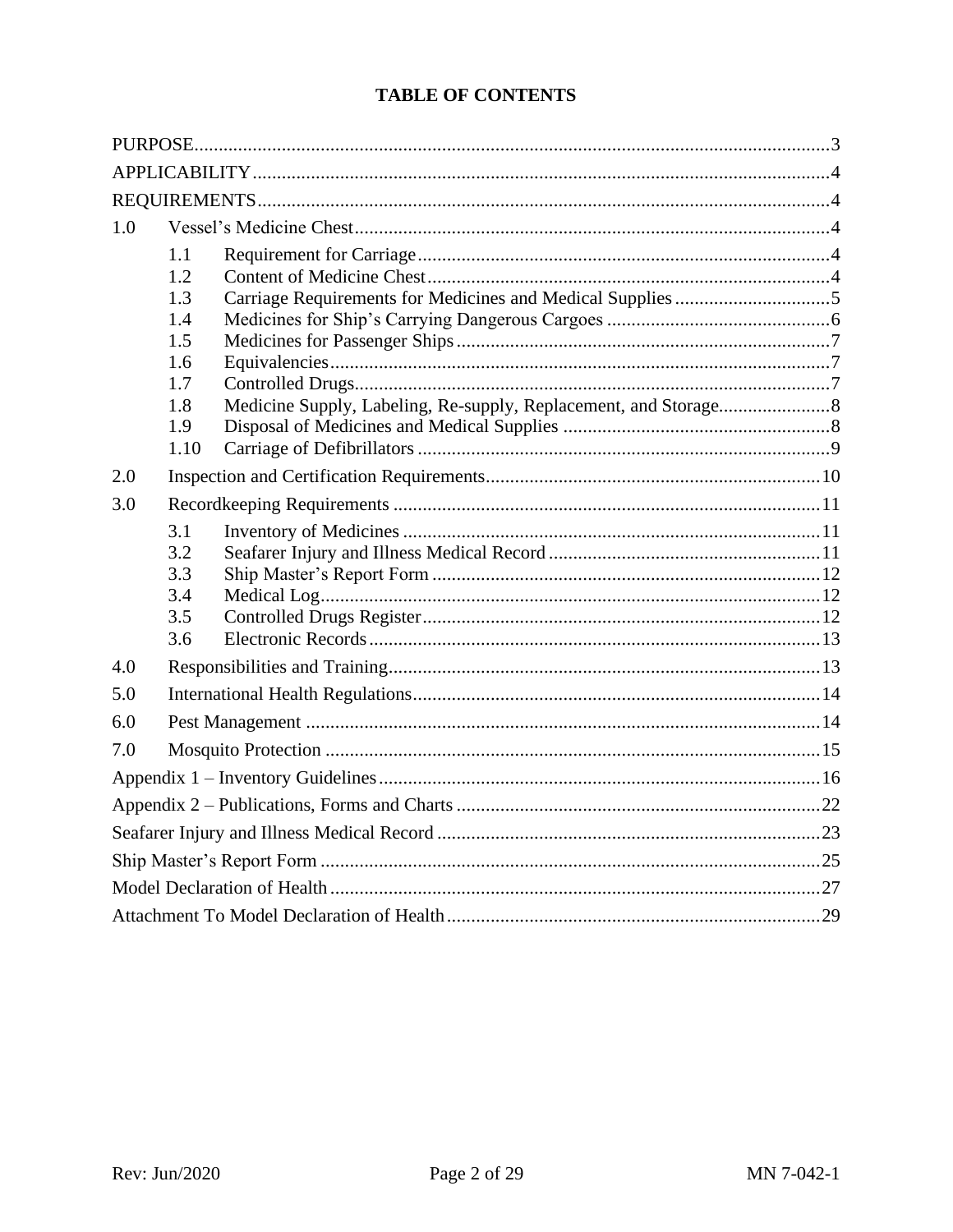

## **REPUBLIC OF Marine Notice THE MARSHALL ISLANDS**

**MARITIME ADMINISTRATOR**

**No. 7-042-1**

**Rev. Jun/2020**

## **TO: ALL SHIPOWNERS, OPERATORS, MASTERS AND OFFICERS OF MERCHANT SHIPS, AND RECOGNIZED ORGANIZATIONS**

#### **SUBJECT: Medical Care Aboard Ship and Ashore**

Medicine Chest Requirements, Recordkeeping, Responsibilities, and Training for Medical Care

- **References: (a) [MLC, 2006](https://www.register-iri.com/forms/upload/MLC%202006.pdf)**, *Maritime Labour Convention, 2006*, as amended
	- **(b) IHR, 2005**, *International Health Regulations, 2005*, as amended
	- **(c) IMO Circular [MSC/Circ.1042](https://www.register-iri.com/forms/upload/MSC.1-Circ.1042.pdf)**, *List of contents of the "Emergency Medical Kit/Bag" consideration for its use on Ro-Ro Passenger Ships not normally carrying a medical doctor*, issued 28 May 2002, as supplemented by IMO Circular **[MSC/Circ.11](https://www.register-iri.com/wp-content/uploads/MSC.1-Circ.1172.pdf)**72, *Identification of Passenger ships, other than Ro-RO Passenger Ships, which should benefit from being equipped with the emergency medical kit/bag*, issued 25 May 2005
	- **(d) IMDG Code Supplement**, *Medical First Aid Guide for Use in Accidents Involving Dangerous Goods (MFAG), 2014 Edition*
	- **(e) World Health Organization**, *International Medical Guide for Ships (IMGS), 3rd Edition 2008*
	- **(f) World Health Organization**, *Quantification Addendum, International Medical Guide for Ships, 3rd Edition 2010*
	- **(g) International Maritime Health 60 1-2, 2009**, *Guidance to the International Medical Guide for Ships 3rd edition: Interim advice regarding the best use of the medical chest for ocean-going merchant vessels without a doctor onboard*
	- **(h) RMI Maritime Regulations** [\(MI-108\)](https://www.register-iri.com/forms/upload/MI-108.pdf)**, §7.42**

#### <span id="page-2-0"></span>**PURPOSE**

The Maritime Labour Convention, 2006, (MLC, 2006) establishes standards for medical care on board ship and ashore. These standards are reflected in the Republic of the Marshall Islands (RMI) Maritime Regulations (MI-108), §7.42.

This Marine Notice adopts, as guidance, the *Quantification Addendum: International Medical Guide for Ships, 3rd Edition*, published by the World Health Organization (WHO) and specifically addresses:

#### **3 of 29**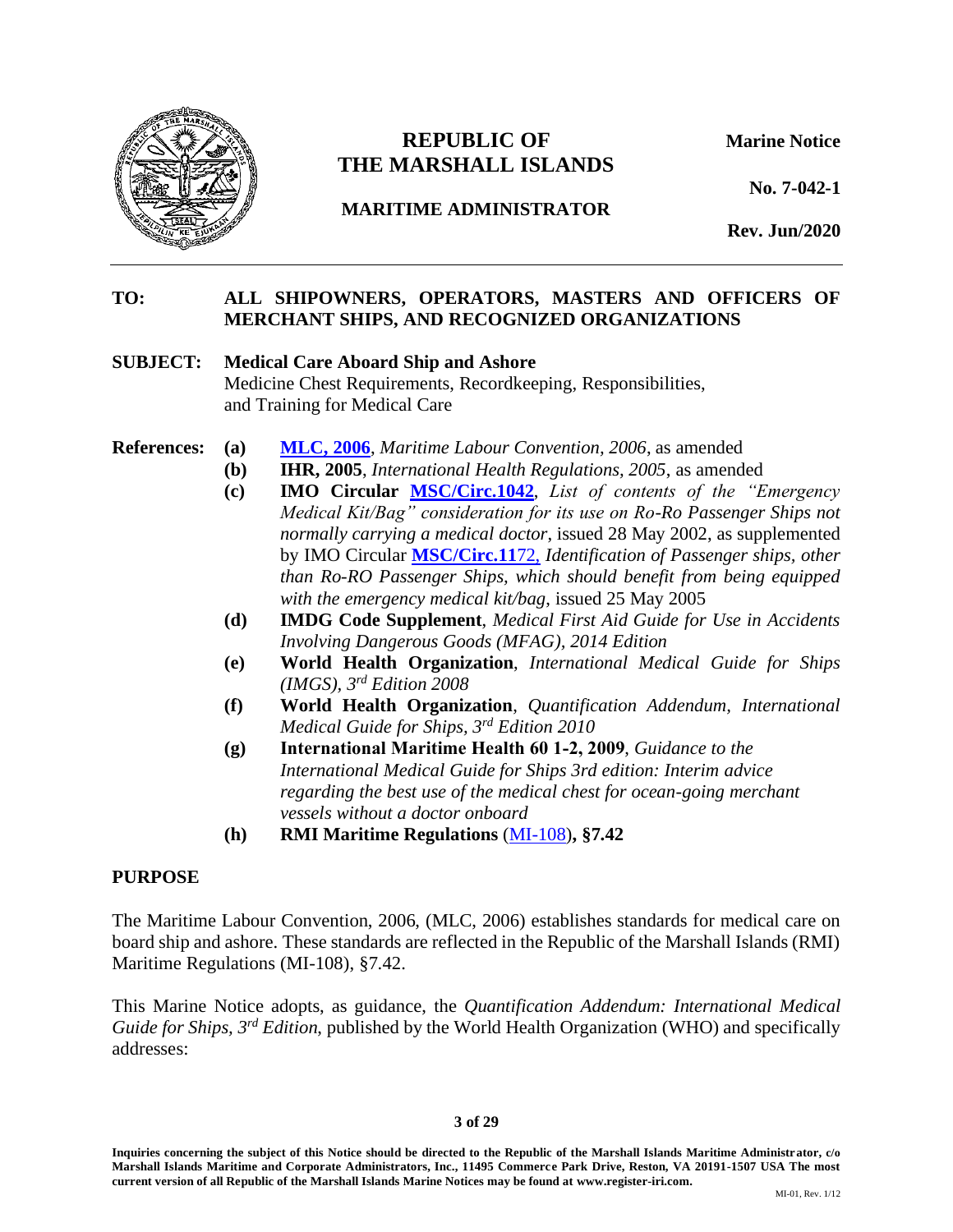- **Ship's Medicine Chest:** the kinds and amounts of medicines, medical supplies and equipment that should be considered for a ship's medicine chest, and requirements for their re-supply, replacement, and disposal;
- **Recordkeeping:** requirements for inventorying and recording medicines, including controlled drugs;
- **Seafarer Injury and Illness Medical Record:** introduction of the form to facilitate the exchange of medical information between ship and shore;
- **Ship Master's Report Form:** to record each medical case managed on board; and
- **Responsibilities/Training:** owner**/**operator, Master and others with responsibilities for medical care.

This Notice supersedes version Jan/2018. Section 5.3 has been amended to correct an inaccuracy.

## <span id="page-3-0"></span>**APPLICABILITY**

This Notice applies to all vessels registered in the RMI.

## <span id="page-3-1"></span>**REQUIREMENTS**

## <span id="page-3-2"></span>**1.0 Vessel's Medicine Chest**

<span id="page-3-3"></span>1.1 Requirement for Carriage

All vessels must carry a medicine chest containing:

- 1.1.1 medical supplies and equipment (See § 1.3, below, and Appendix 1); and
- 1.1.2 the latest edition of applicable publications, forms and charts (See Appendix 2).
- <span id="page-3-4"></span>1.2 Content of Medicine Chest
	- 1.2.1 Except for ships carrying dangerous goods, the content of a ship's medicine chest is not mandated through any statutory requirement to which the Administrator is a party.
	- 1.2.2 However, guidance on the medicines and medical supplies that should be maintained on board is provided in the International Medical Guide for Ships and its Quantification Addendum published by the World Health Organization (WHO). This guidance, which is reproduced in Appendix 1, below, is well-accepted by the international maritime community and is recommended by MLC Guideline B4.1.1.4 for consideration when determining the contents of the medicine chest and medical equipment.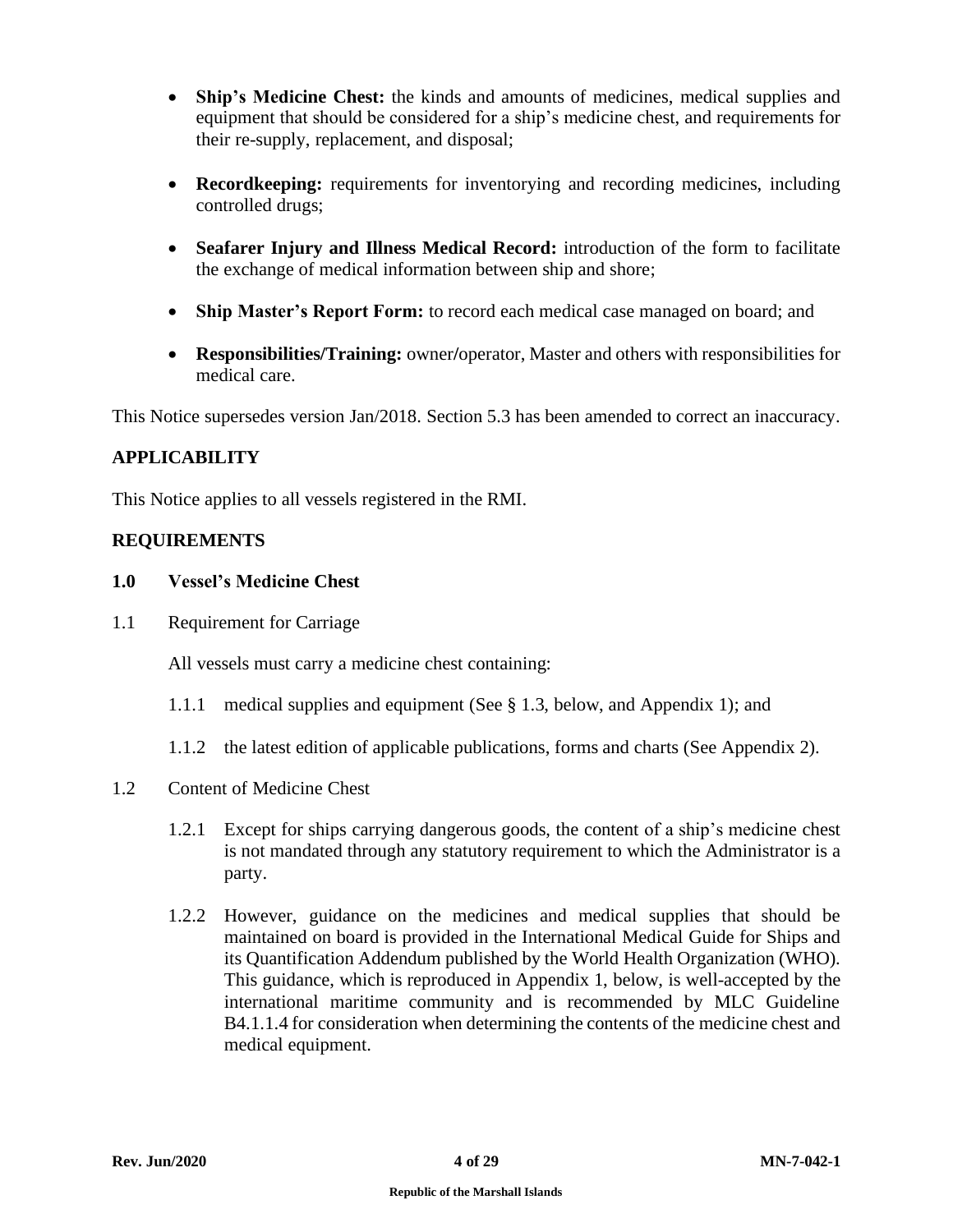## <span id="page-4-0"></span>1.3 Carriage Requirements for Medicines and Medical Supplies

## 1.3.1 All Vessels

All vessels must stock their medicine chests so that the inventory (types, dosage and quantities of medicines, medical supplies and equipment) is appropriate to the particular vessel's route, operation and number of persons on board.

## **All vessels greater than 500 gross tons must, in addition to any other requirement, provide commercially available first aid kits for their engine room and galley.**

## 1.3.2 Vessels with a Doctor on Board

Vessels, including passenger ships, carrying 100 or more persons and ordinarily engaged on international voyages of more than three days' duration are required to carry a qualified medical doctor responsible for providing medical care. For mobile offshore drilling units and mobile offshore units (as defined in [MI-293\)](https://www.register-iri.com/wp-content/uploads/MI-293.pdf), the requirement for a doctor on board may be met with a qualified medic or nurse where the unit is within helicopter range to shore medical services and facilities. The exact inventory of medicines, medical equipment and supplies should be determined by the ship owner or operator in consultation with a qualified medical practitioner, such as the ship's doctor or pharmacist.

#### 1.3.3 Vessels without a Doctor on Board

The Administrator requires its vessels **without a doctor on board**, as outlined in the RMI Ship-Specific Medicine Chest Inventory Guidelines in Table 1, below, to utilize the tables contained in Appendix 1 as guidance in establishing the contents of their medicine chest. The types, amounts and quantities indicated by these tables are expected to vary based on the **vessel route, operation and the number of persons on board**. If there is any question about the appropriate types or quantities of medicines or supplies to be carried, the Administrator highly recommends the contents of the medicine chest be established by the ship owner or operator in consultation with a qualified medical practitioner or pharmacist.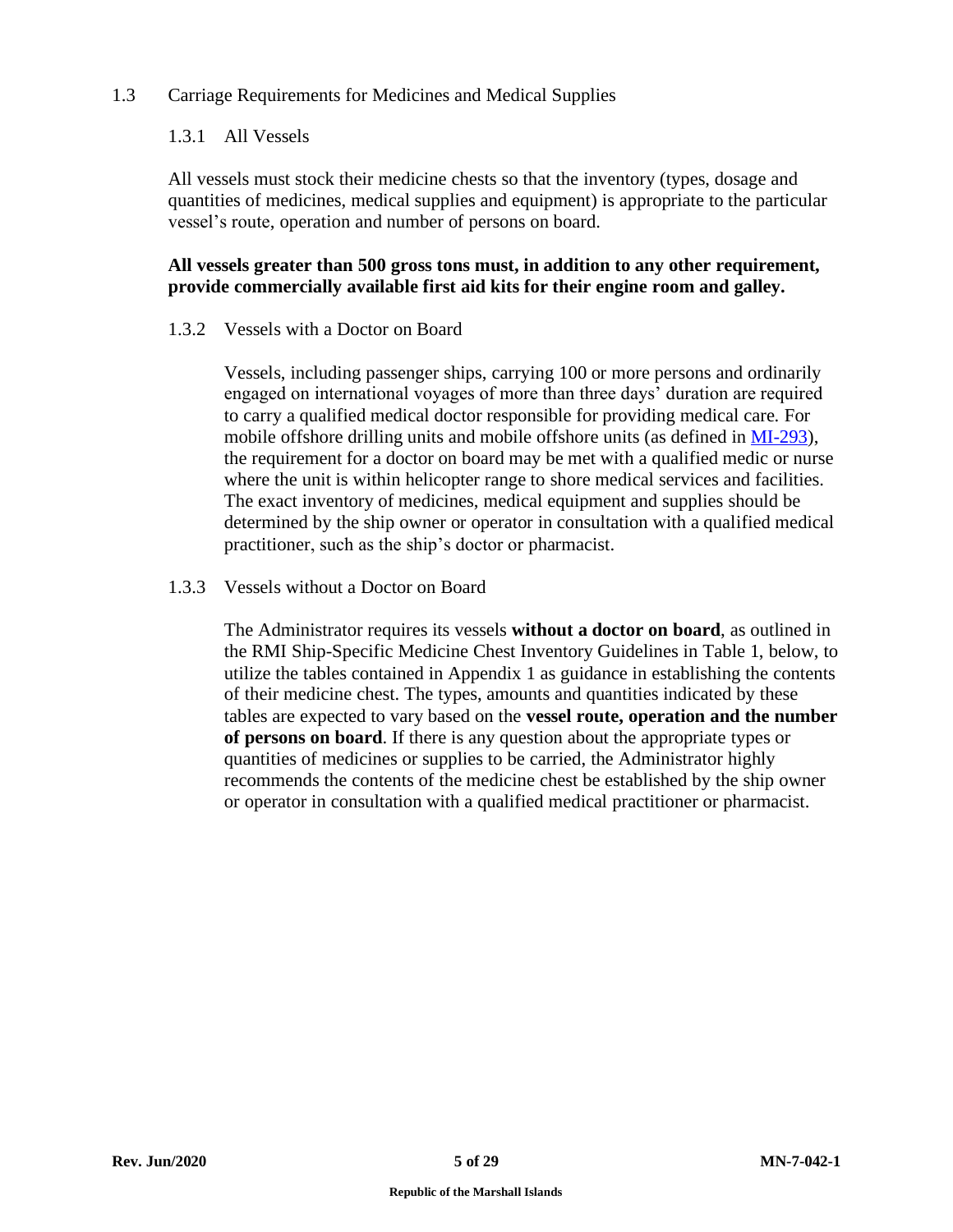## **Table 1**

## **RMI Ship-Specific Medicine Chest Inventory Guidelines for Vessels Without a Doctor On Board**

| <b>Vessel</b>                                                                                                                                       | <b>WHO</b> Category                                                                                  |
|-----------------------------------------------------------------------------------------------------------------------------------------------------|------------------------------------------------------------------------------------------------------|
| Oceangoing ships                                                                                                                                    | Category A                                                                                           |
| Coastal, Great Lakes or nearby foreign ports with voyages not more than<br>24 hours from port of call                                               | Category B                                                                                           |
| Fishing vessels<br>on extended voyages more than seven (7) days<br>on voyages of seven (7) days or less and in close proximity to a<br>port of call | Category B<br>Category C                                                                             |
| Yachts<br>on voyages more than 60 miles from safe harbor<br>on voyages 60 miles or less from safe harbor                                            | Category B<br>Category C                                                                             |
| Ro-Ro Passenger Ships not normally carrying a medical doctor                                                                                        | Category B and<br>Emergency Medical Kit per<br>MSC/Circ.1042, as<br>supplemented by<br>MSC/Circ.1172 |
| Mobile and immobile floating production, storage and offloading units<br>(FPSOs) and floating storage units (FSUs)                                  | Seek advice of qualified<br>medical practitioner or<br>pharmacist to establish<br>inventory          |

## <span id="page-5-0"></span>1.4 Medicines for Ship's Carrying Dangerous Cargoes

- 1.4.1 Ships, including ferries, carrying dangerous cargoes or their residues, must, in addition, comply with the International Maritime Dangerous Goods (IMDG) Code and the guidance in the latest edition of *Medical First Aid Guide for Use in Accidents Involving Dangerous Goods* (MFAG). Medicines and equipment already available in the IMGS list may be counted toward the MFAG numerical requirement, if appropriate. They should be stored and registered together with the regular medicines and medical supplies carried on board.
- 1.4.2 Where a cargo which is classified as dangerous has not been included in the most recent edition of MFAG, the necessary information on the nature of the substances, the risks involved, the necessary personal protective devices, the relevant medical procedures and specific antidotes should be made available to the seafarers via the ship's occupational safety and health policies.
- 1.4.3 For a listing of medicines and supplies, refer to MFAG, which is required to be maintained on board and can be found in the IMDG Code Supplement. This Supplement may be purchased from the International Maritime Organization (IMO) at: [http://www.imo.org/Publications/Pages/Home.aspx.](http://www.imo.org/Publications/Pages/Home.aspx)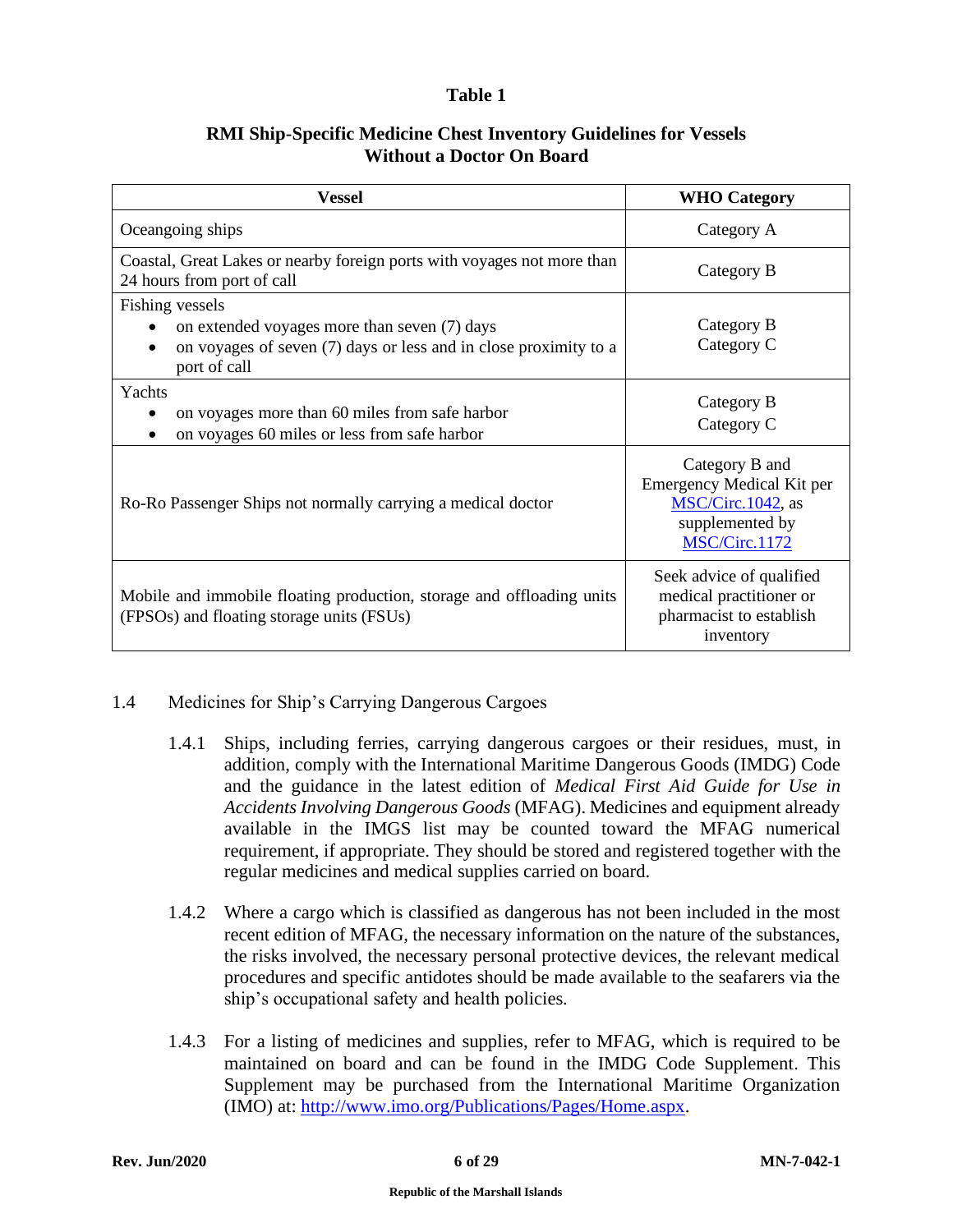## <span id="page-6-0"></span>1.5 Medicines for Passenger Ships

- 1.5.1 There is a high risk of a medical emergency occurring aboard any passenger ship even for those cruising just for a few hours. To facilitate care of passengers on these types of ships that do not normally carry a medical doctor, particularly ro-ro passenger ships, an Emergency Medical Kit should be carried. See [MSC/Circ.1042,](https://www.register-iri.com/forms/upload/MSC.1-Circ.1042.pdf) as supplemented by **MSC/Circ.1172**, for additional guidance.
- 1.5.2 The Emergency Medical Kit/Bag should be labeled:

"The medicines in this bag are to be used by a qualified medical practitioner or a registered general nurse, a qualified paramedic or ship personnel in charge of medical care on board under the direct supervision of either a medical practitioner on board the ship or under telemedical advice/prescription by a Telemedical Advice Service (TMAS)."

<span id="page-6-1"></span>1.6 Equivalencies

In recognition that other administrations have established standards for ships' medicine chests, the RMI must consider these standards to comply with the Administrator's requirements, provided the inventories are effectively equivalent to or exceed the WHO (and IMO for IMDG) standards.

- <span id="page-6-2"></span>1.7 Controlled Drugs
	- 1.7.1 Controlled drugs are graded according to the harmfulness attributed it when misused. There are three drug categories:
		- .1 Class A includes heroin, morphine, and opium;
		- .2 Class B includes barbiturates and codeine; and
		- .3 Class C includes, among other drugs, anabolic steroids.
	- 1.7.2 A ship must not carry excess quantities of Class A or Class C drugs unless authorized by the Administrator. Morphine Sulphate is the only Class A drug authorized to be carried aboard RMI flagged ships.
	- 1.7.3 Some countries do not allow the sale of controlled drugs to ships not registered in that country; therefore, shipmanagers are encouraged to become familiar with the controlled drug distribution laws in the countries where their ships are trading and to communicate directly with the cognizant authorities to learn of the options available for the procurement and delivery of controlled drugs to ships operating in these areas.
	- 1.7.4 Controlled drugs must be kept in the Master's safe or behind a double-lock system.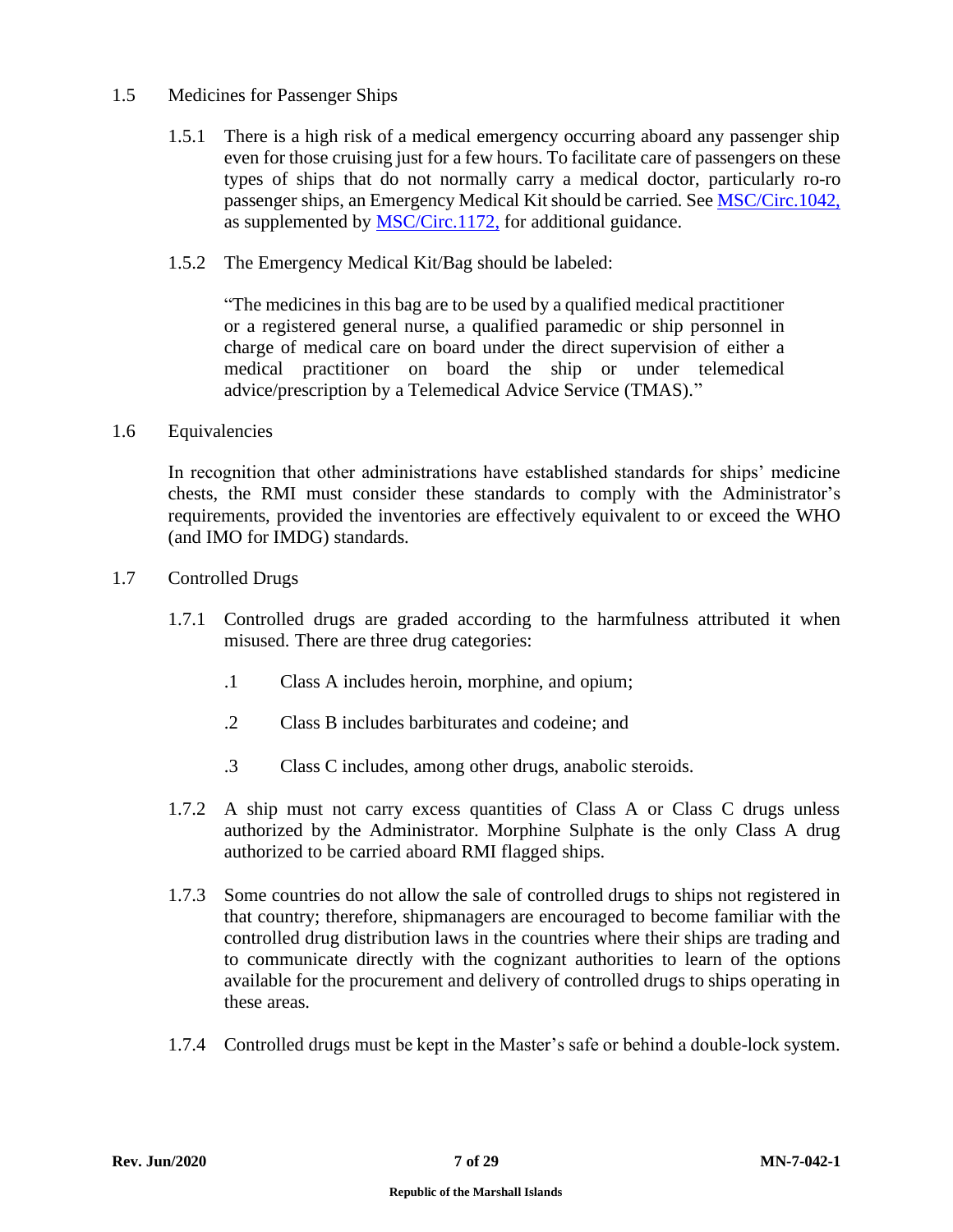- <span id="page-7-0"></span>1.8 Medicine Supply, Labeling, Re-supply, Replacement, and Storage
	- $1.8.1$  All medicines are to be supplied in standard small packages<sup>1</sup>, and to the extent possible, in single dose portions. The prescribed active ingredients and strengths must be observed or an Anatomical Therapeutic Chemical equivalent provided if the prescribed active ingredient is not available.
	- 1.8.2 Medical instructions and, if necessary, the medicine labeling<sup>2</sup> is to be in English and a language understood by the crew, if not English.
	- 1.8.3 Sufficient reference material or product use and identification cards related to the medicines carried are to be available on board the vessel.
	- 1.8.4 Medicines and medical equipment must be re-supplied as necessary.
	- 1.8.5 Medicines with expiration dates are to be replaced as soon as possible after the expiration date, and in any case within three (3) months of expiry. Once replaced, expired medicines should be removed from the vessel and disposed of in accordance with § 1.9, below. It should be noted that some countries impose fines on ships entering their territory with expired medicinal items on board.
	- 1.8.6 All medicines must be stored in accordance with the manufacturer's recommendation.
	- 1.8.7 All medicines and medical devices must be stored under lock and key, except for first aid kits per § 1.3.1, above.
- <span id="page-7-1"></span>1.9 Disposal of Medicines and Medical Supplies

Medicines and medical supplies are to be disposed of properly in accordance with all applicable local and national laws and regulations of the State in which disposal is occurring and any applicable international requirements.

- 1.9.1 Disposal of Non-Controlled Medications and Medical Supplies
	- .1 Expired medicines and medical supplies should be:
		- a. returned to the supplier where possible; or
		- b. sent to an approved shoreside contractor for disposal.

Given that ships obtain medicines from different countries, it is not possible to recommend exact pack sizes. In most instances, the closest pack size should be stocked. It is recommended, to the extent possible, that medicines stocked are in aluminum blister retail packages as they provide better protection from the harsh storage conditions on board a vessel, normally come with batch/lot numbers printed on the label, and can be checked by the competent authority of the country in which the supplying pharmacy is based to ensure that they are not substandard or counterfeit.

<sup>2</sup> It is recommended that labels include the following information: 1) generic name; 2) indications; 3) contraindications/warnings; 4) route of administration and dosage; 5) batch/lot number; 6) expiration date; and 7) contact details of the supplying pharmacy. 8) Special instructions for storage, if any 9) Special marking stating that it is a controlled substance, if applicable.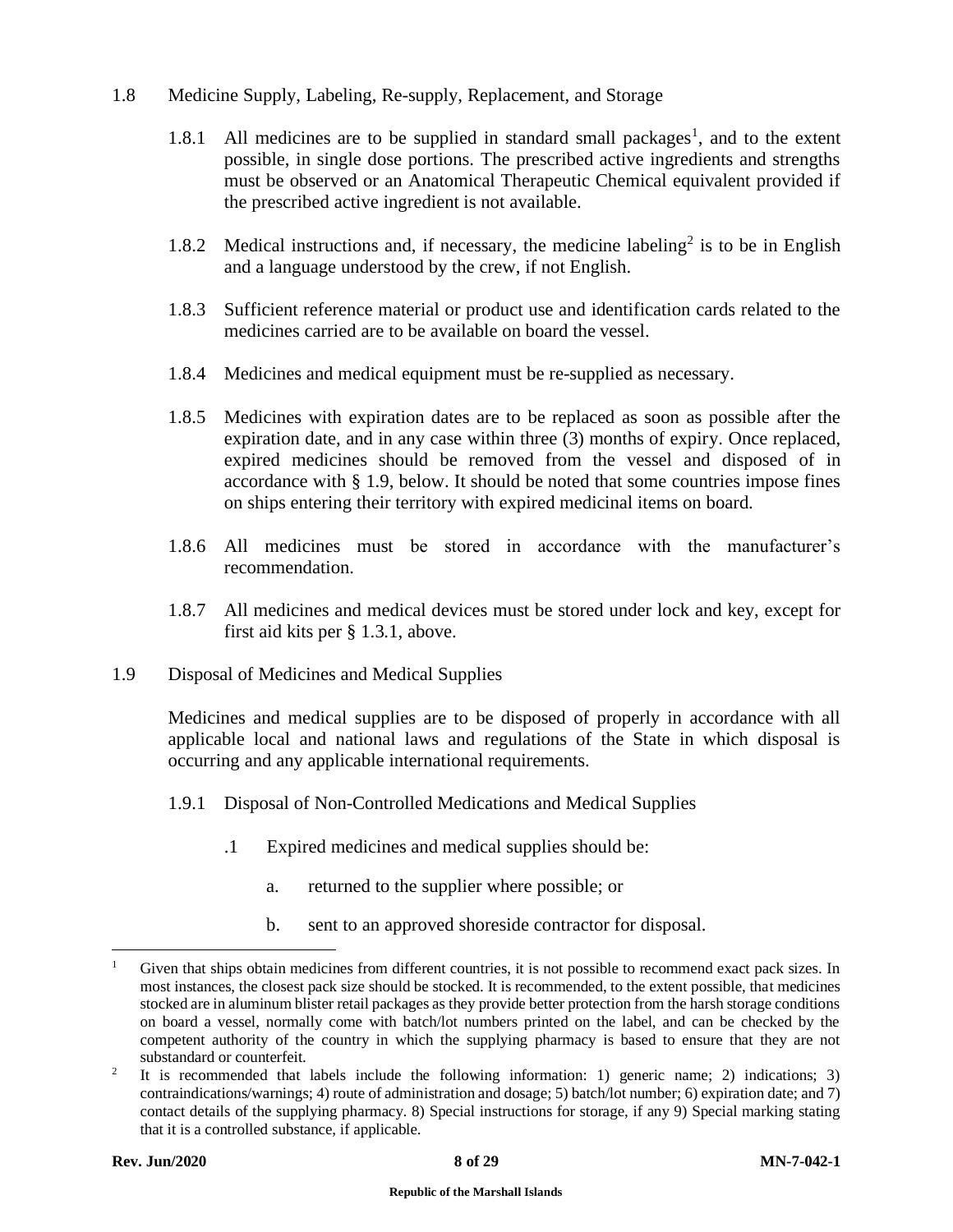- .2 If disposal under 1.9.1.1 is not possible, expired medicines and medical supplies may be incinerated at sea where a vessel has in place a written waste disposal policy and program that includes incineration at appropriate temperatures by exclusively authorized personnel. Records of such incinerated medicines and medical supplies must be kept as part of the medical inventory.
- .3 It should be noted that there are licensed pharmaceutical distribution centers that handle the supply and disposal of prescription and non-prescription medications for marine vessels on a global basis. The Administrator recommends use of these companies for a vessel that regularly encounters problems with locating shoreside facilities able to accept such wastes.
- 1.9.2 Disposal of Controlled Drugs
	- .1 There are various methods for disposing of controlled drugs lawfully. They include:
		- a. giving them to a person who may lawfully supply them, such as a qualified doctor or pharmacist;
		- b. incineration;
		- c. waste encapsulation; and
		- d. inertization.3
	- .2 Whatever method of disposing of a controlled drug is utilized by an RMI flagged vessel, the following conditions must be met:
		- a. The method utilized must be properly implemented;
		- b. The entire process from unpacking throughout the final destruction of the controlled drug must be witnessed by at least two persons and documented in the Controlled Drugs Register (see § 3.5, below).
- <span id="page-8-0"></span>1.10 Carriage of Defibrillators
	- 1.10.1 There is no statutory requirement under international or national legislation for ships to carry defibrillators. It is a matter for individual operators to decide whether to include a defibrillator with the medical stores or doctor's bag.
	- 1.10.2 If a defibrillator is carried, the Administrator recommends that procedures be in place to ensure regular maintenance of the equipment (in accordance with manufacturer's instructions), and adequate training for the first aid providers,

<sup>3</sup> For additional information on the disposal of medical wastes, see WHO Guidelines for the Storage of Essential Medicines and other Health Commodities, 2003.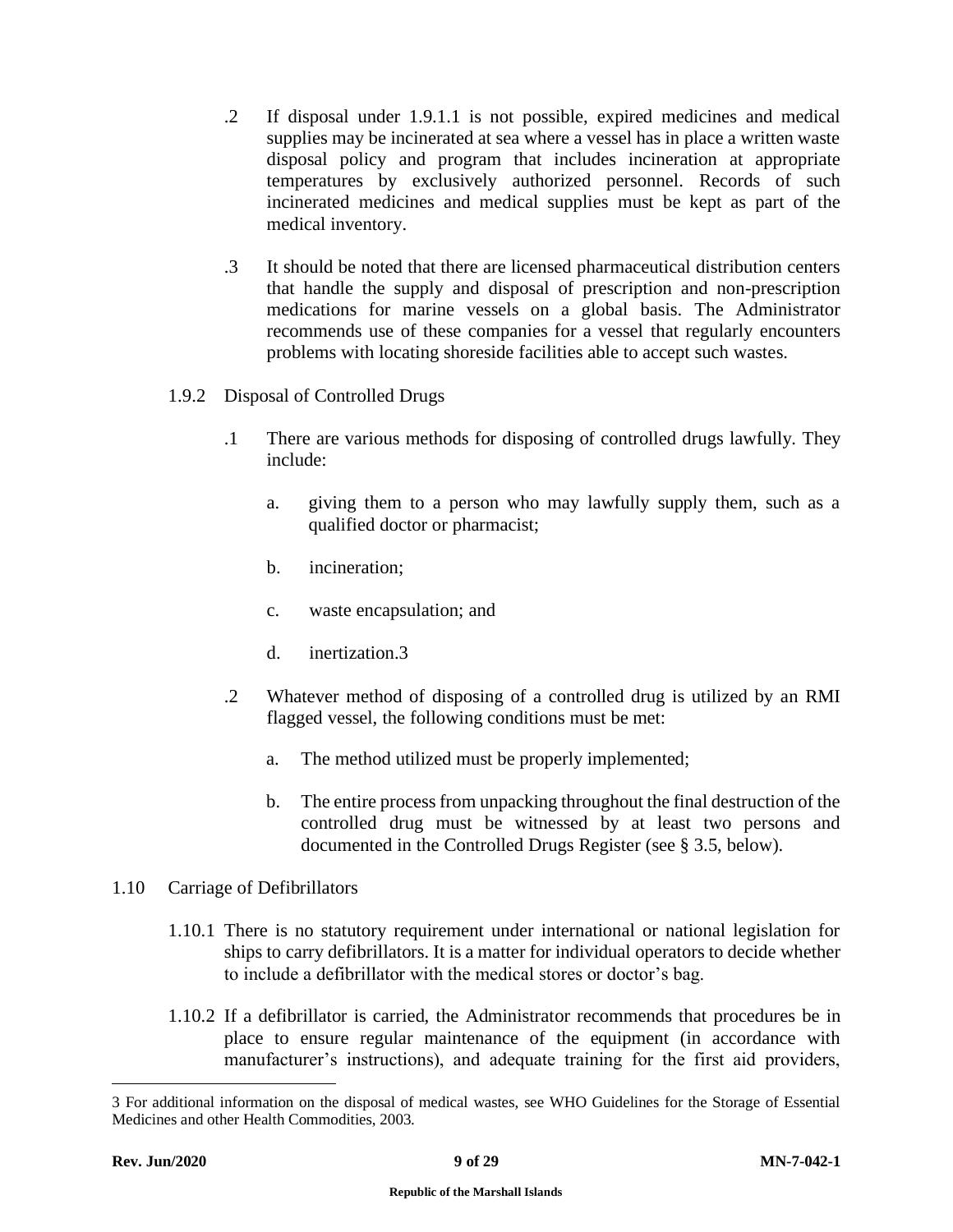including regular refresher training (at least every five (5) years.). Training should also particularly cover care of the patient after defibrillation, bearing in mind that immediate hospitalization may not be possible.

## <span id="page-9-0"></span>**2.0 Inspection and Certification Requirements**

- 2.1 MLC Standard A4.1.4(a) requires regular inspection by the competent authority of the ship's medicine chest which is to be conducted at regular intervals not exceeding 12 months. In this regard, shipowners may rely upon the inspection and certification of medicine chests by a pharmacist/pharmacy providing this service that has been approved by the competent authority in which it is located.4
- 2.2 Inspection and certification of the medicine chest can be carried out on board or remotely. Where physical attendance on board is not feasible, the Master is to:
	- 2.2.1 Ensure that the medicines have not expired and they and their supplies packaging are not damaged;
	- 2.2.2 Ensure that the medical equipment is usable and free from damage.
	- 2.2.3 Provide to the entity conducting the inspection the updated medicine list required in paragraph 3.1, below.
	- 2.2.4 Provide information to the entity conducting the inspection whether the ship falls into WHO Category A, B, or C based on ship type and distance from shore (see section 1.3.3, Table 1, above) and whether the medicine chest is stocked in accordance with the recommendations contained in Appendix 1 of this Notice or with other guidance. In either case, the recommendations/guidance on which the medicine chest is based is to be identified and forwarded to the entity conducting the inspection.
	- 2.2.5 Confirm with the entity conducting the inspection the number of persons allowed on board by the safety equipment certificate.
	- 2.2.6 Inform the entity conducting the inspection of whether the vessel carries dangerous good/chemicals.
- 2.3 The Master is to instruct the entity conducting the inspection to review the information provided in 2.2, above. If the review shows the medicine chest is stocked so that the inventory is appropriate to the particular vessel's route, operation and number of persons on board, then documentation certifying that this is the case is to be obtained from the entity conducting the inspection. Such documentation must include a statement that all required contents of the medicine chest are present and will not expire during the period covered by the issued documentation. The documentation (which may or may not take the form of a certificate) is to also include, to the extent possible:

<sup>4</sup> Although not required, it is highly recommended that the pharmacist/pharmacy utilized is a specialized marine pharmacist or pharmacy.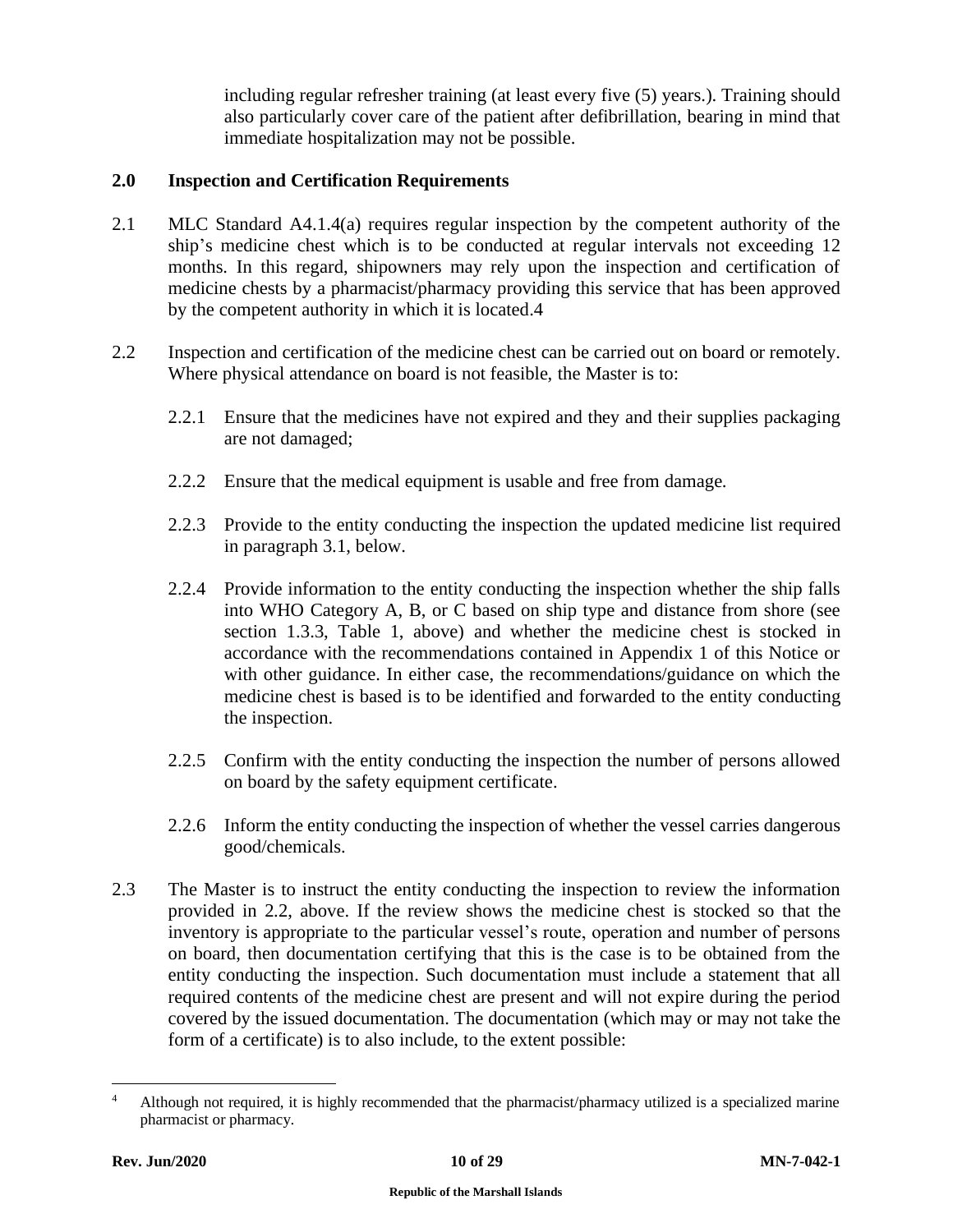- .1 IMO Number;
- .2 Name of Vessel;
- .3 Registry of Vessel;
- .4 Unique document/certificate serial number/ID code; and
- .5 Dates of issuance and expiry.

The documentation or certificate must be signed and stamped by the entity conducting the inspection whose full name and title must appear on the documentation/certificate.

- 2.4 Should the results of the review show that the medicine chest is not appropriate to the particular vessel's route, operation and number of persons on board, the Master must take corrective action. Signed and stamped documentation from the entity conducting the inspection (whose full name must appear on the documentation/certification) is to be obtained by the Master once the medicine chest is deemed appropriate by the entity conducting the inspection.
- 2.5 Flag State annual inspections are to also be used to verify that medicine chests are adequate and have been certified within the last 12 months.

## <span id="page-10-0"></span>**3.0 Recordkeeping Requirements**

<span id="page-10-1"></span>3.1 Inventory of Medicines

A list of medicines and medical supplies must be maintained on board all RMI flagged vessels. The list must be regularly updated and contain for each item the expiry date, storage conditions, quantities remaining after purchase or use and disposal information. The medicine chest must be inventoried no less than once a year. All items contained in the medicine chest should have an expiration date and should be re-supplied as necessary by the expiry date.

- <span id="page-10-2"></span>3.2 Seafarer Injury and Illness Medical Record
	- 3.2.1 The Master or designated and certified onboard "medical care provider" must complete the form *Injury and Illness Medical Record* [\(MI-105MR\)](https://www.register-iri.com/wp-content/uploads/MI-105MR-Injury-Illness-Medical-Record.doc), to the extent possible, whenever treatment of a seafarer aboard a vessel needs to be rendered on shore. The purpose of this form, which is provided in Appendix 2, is to facilitate the exchange of medical and related information concerning individual seafarers between the vessel and shore in cases of illness or injury. Ship owner/operator forms that serve the same purpose and are part of an electronic recordkeeping system may be utilized in lieu of MI-105MR.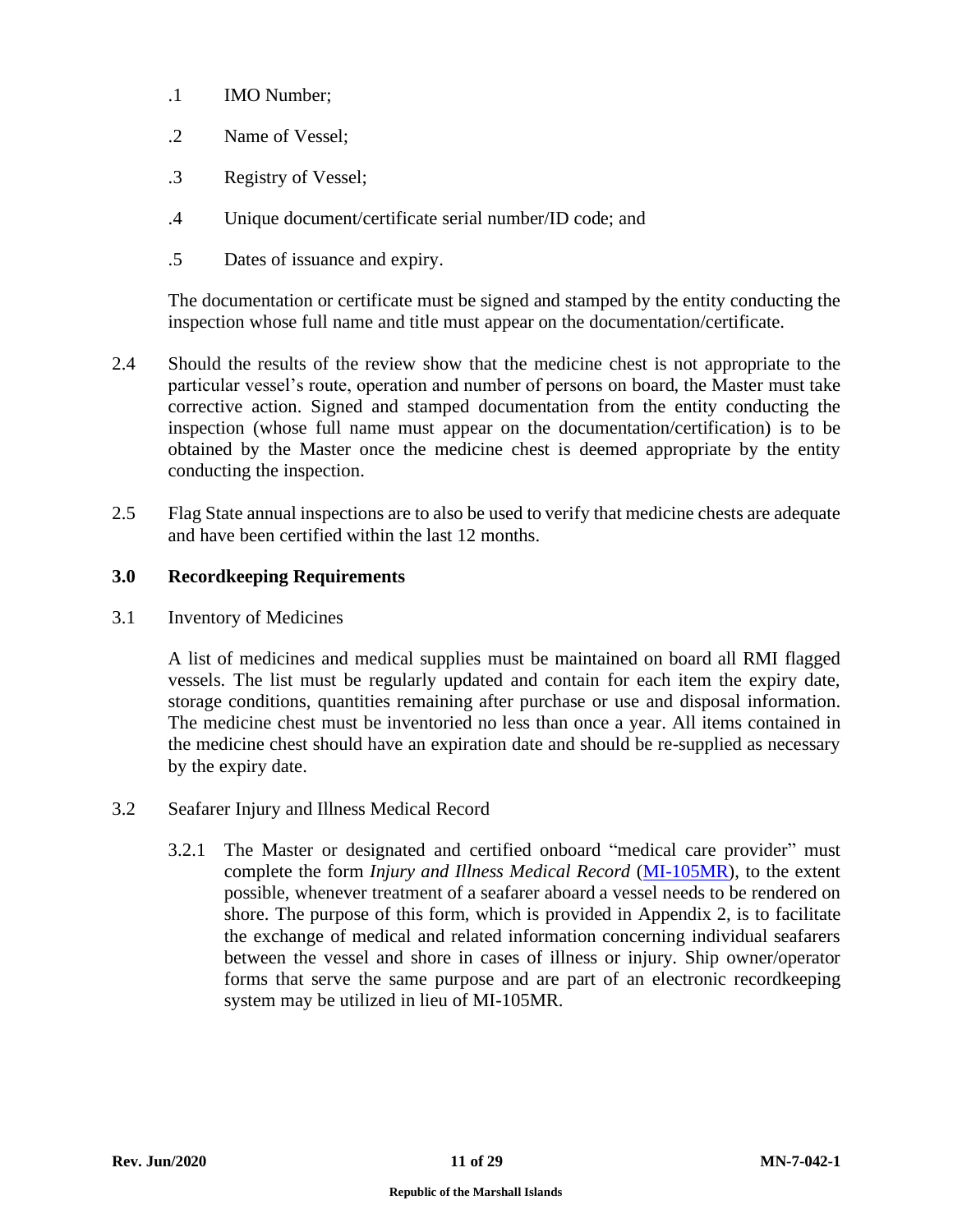- 3.2.2 This form must be kept confidential and is to be used only to facilitate the treatment of seafarers. As such, it is to be:
	- .1 used to transmit information in the evacuation of a seafarer;
	- .2 provided to shoreside medical personnel either filled out in part or full, as applicable, or forwarded to shoreside medical personnel as a blank form to be completed and returned to the vessel upon examination of the seafarer;
	- .3 provided in copy to the seafarer upon request;
	- .4 kept with the seafarer's medical records while on board the vessel or ashore by the Shipowner when the seafarer leaves the ship; and
	- .5 forwarded as a copy to the Office of the Maritime Administrator when a *Report of Personal Injury or Loss of Life* [\(MI-109-1\)](https://www.register-iri.com/wp-content/uploads/MI-109-1-Report-of-Personal-Injury-or-Loss-of-Life.pdf) is filed.
- 3.2.3 The Seafarer Injury and Illness Medical Record must be kept by the Shipowner for a period of two years.
- <span id="page-11-0"></span>3.3 Ship Master's Report Form
	- 3.3.1 Assisted by the ship's doctor or crew members assigned to basic medical duties, the ship's Master is to complete the *Ship Master's Report Form* as provided in Appendix 2 for each medical case managed on board that is the result of a seafarer being injured or ill for 72 hours or more in duration, or requires medical advice or assistance from a medical facility or practitioner ashore. This form is to be filed in the ship's medical log with the *Seafarer Injury and Illness Medical Record* [\(MI-](https://www.register-iri.com/wp-content/uploads/MI-105MR-Injury-Illness-Medical-Record.doc)[105MR\)](https://www.register-iri.com/wp-content/uploads/MI-105MR-Injury-Illness-Medical-Record.doc) attached.
	- 3.3.2 The Ship Master's Report must be kept by the Shipowner for a period of two years.
- <span id="page-11-1"></span>3.4 Medical Log

Each vessel is to keep a medical log book wherein must be entered every case of illness or injury happening to any member of the crew, passenger or other persons engaged in the business of the vessel; the nature thereof; and the medical treatment.

- <span id="page-11-2"></span>3.5 Controlled Drugs Register
	- 3.5.1 A register of controlled drugs must be maintained by the Master.
	- 3.5.2 Controlled drugs must be entered in the controlled drugs register on reception by the vessel. The information logged must include the type, quantity, supplier name and date received.
	- 3.5.3 The following must also be recorded in the Controlled Drugs Register:
		- .1 the doses given, including the name of the person ordering the dose, the name of the person giving it and the name of the person receiving it;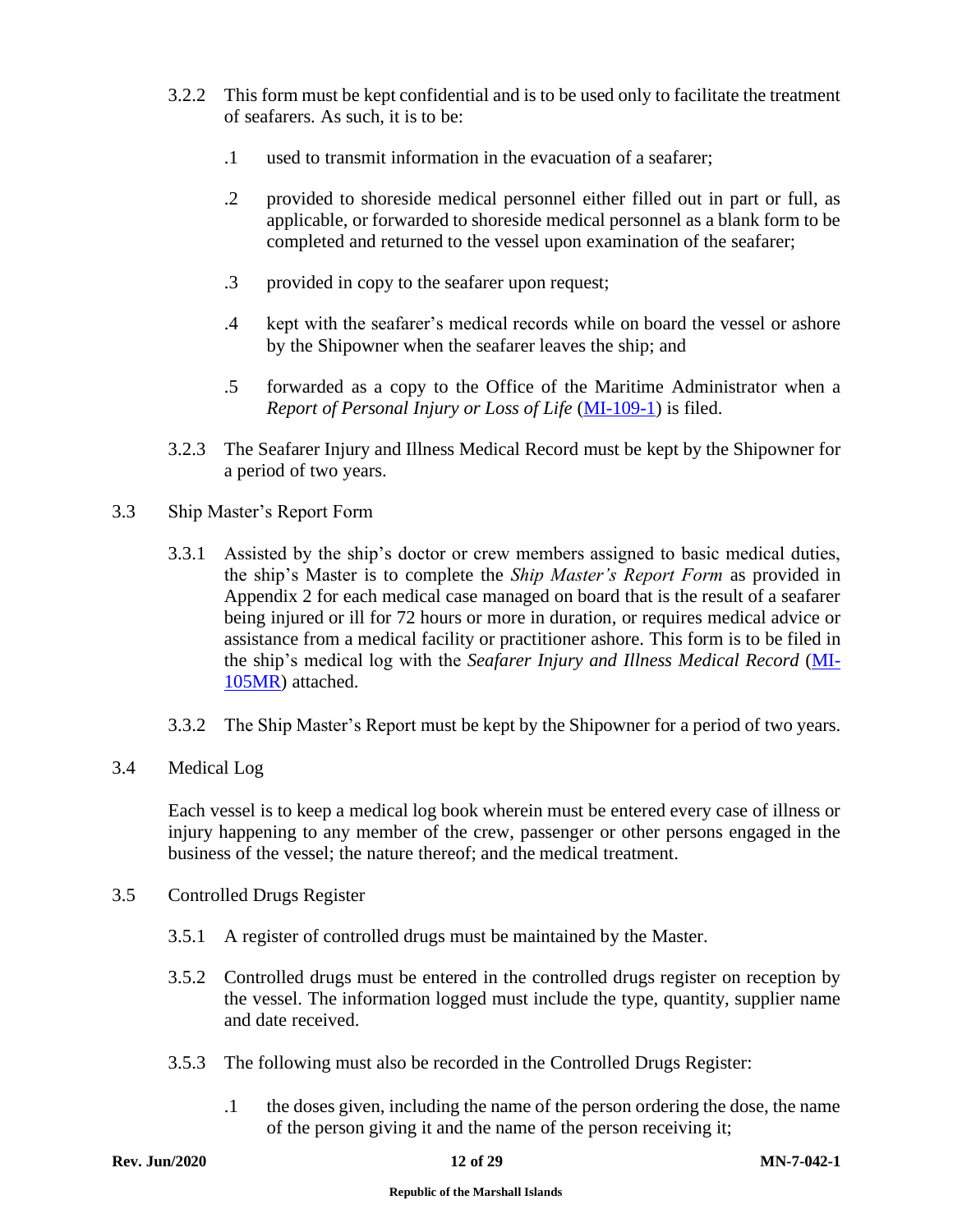- .2 date and time when a dose is lost or spoiled (e.g., broken ampoule, drug prepared, but not injected, etc.);
- .3 a running count of remaining stocks, updated after each use;
- .4 a count, made at least weekly, of remaining ampoules, tablets, etc. in store, to be checked against records of use and the running count; and
- .5 information on disposal, including method, drug type, amount, date, time, receipts and witness documentation, including signatures (e.g., control signature form).
- 3.5.4 The register of controlled drugs must be kept for a period of two years after the date of last entry.
- <span id="page-12-0"></span>3.6 Electronic Records

All records required under this section may be kept and managed electronically.

## <span id="page-12-1"></span>**4.0 Responsibilities and Training**

- 4.1 The vessel owner or operator is ultimately responsible for the content of the medicine chest on board a vessel and, therefore when putting together the medicine chest, should seek qualified medical consulting, particularly when considering travel to areas with certain medical risks (e.g., malaria).
- 4.2 The Master is responsible for keeping and managing medical supplies kept on board to ensure that the medications are properly dispensed and that records are kept of their disposition. This responsibility may be delegated to a properly trained and certified crew member.
- 4.3 The Administrator requires vessels which do not carry a medical doctor to have on board:
	- 4.3.1 one certified seafarer "Medical Care Person in Charge" responsible for medical care and administering medicine as part of their regular duties; and
	- 4.3.2 one certified seafarer "Medical First Aid Provider" designated to undertake the duties of providing immediate first aid in case of injury or illness aboard ship.

A single individual may serve in both capacities, provided he or she holds the two certifications.

- 4.4 Seafarers in charge of medical care or first aid are to report to the master on health-related conditions on board, and must present the medical logbook to the master on request.
	- 4.4.1 Seafarers on board whom are designated to provide medical care or first aid must have training as required by the International Convention on Standards of Training, Certification and Watchkeeping, 1978, as amended, (STCW). The training should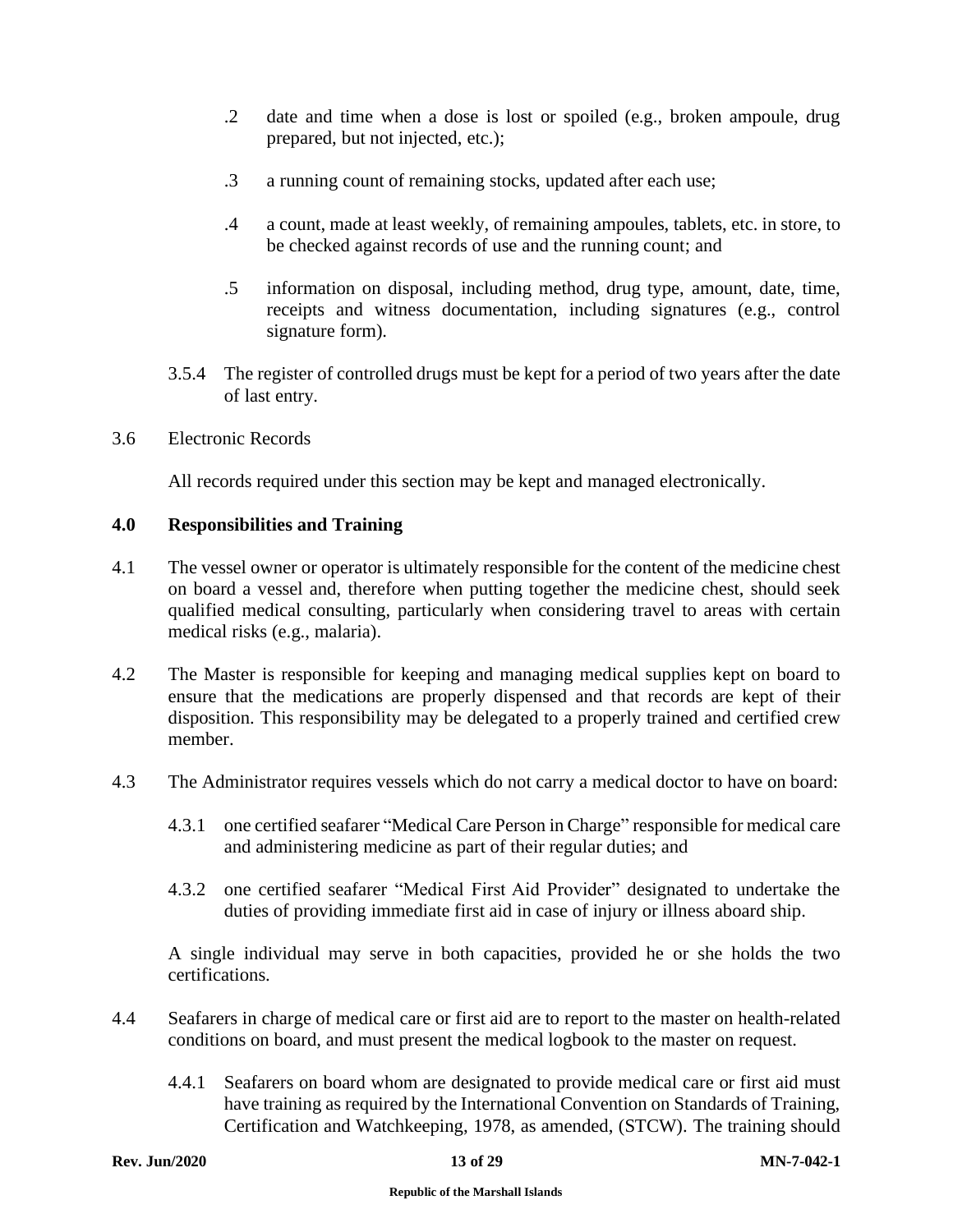be based on the contents of the most recent editions of the IMGS, MFAG, and the medical section of the *International Code of Signals* (published by the IMO). Such persons should undergo refresher training approximately every five years to ensure proper utilization of all medicines or medical supplies on board. Refer to Publication MI-118 for details on certification requirements.

- 4.4.2 This certification is not required of, nor will it be issued to ship's doctors or ship's nurses. It is to be the responsibility of the shipowner or operator to verify the validity of such persons' medical certification.
- 4.5 Full use of all available (24-hour per day) medical advice by radio or radiotelephone must be made by the Master or other persons designated with responsibilities for medical care or first aid. Seafarers with such responsibilities are to be instructed in the use of the vessel's medical guide and the medical section of the most recent edition of the *International Code of Signals* to enable them to understand the type of information needed by the advising doctor as well as the advice received.
- 4.6 However well-trained, crew members are not medically qualified. A doctor should always be consulted about serious illness or injury or when any doubt exists about the action to take in treating a patient.

## <span id="page-13-0"></span>**5.0 International Health Regulations**

- 5.1 On 15 June 2007, the WHO International Health Regulations (2005) ("IHR (2005)"), introduced amended certification procedures for ships. The certificates are entitled Ship Sanitation Control Exemption Certificate/Ship Sanitation Control Certificate ("Ship Sanitation Certificates" or "SSC"). The SSC replace the previous Deratting/Deratting Exemption certificates ("DC/DEC") provided by the 1969 Regulations.
- 5.2 The IHR (2005) provide a code of procedures and practices for preventing the transboundary spread of infectious disease. Article 37 of the regulations require, in general, a Master of a ship arriving from a foreign port to provide a State that is a Party<sup>5</sup> to IHR (2005) with a Maritime Declaration of Health (MDH) prior to arrival in port. The MDH contains a series of health-related questions, including those addressing illness, death and sanitary measures on board, to which a Master must attest.
- 5.3 The Administrator has provided a model MDH in Appendix 2 of this Notice for use by vessels registered in the RMI that call on ports where a MDH is required.

## <span id="page-13-1"></span>**6.0 Pest Management**

6.1 The presence of insects, rodents, and other pests must be controlled to prevent the transmission of illness and disease to seafarers and other persons on board a vessel.

<sup>&</sup>lt;sup>5</sup> The IHR are an agreement between 196 countries, including all WHO Member States, to work together for global health security. The IHR entered into force for the RMI 15 June 2007.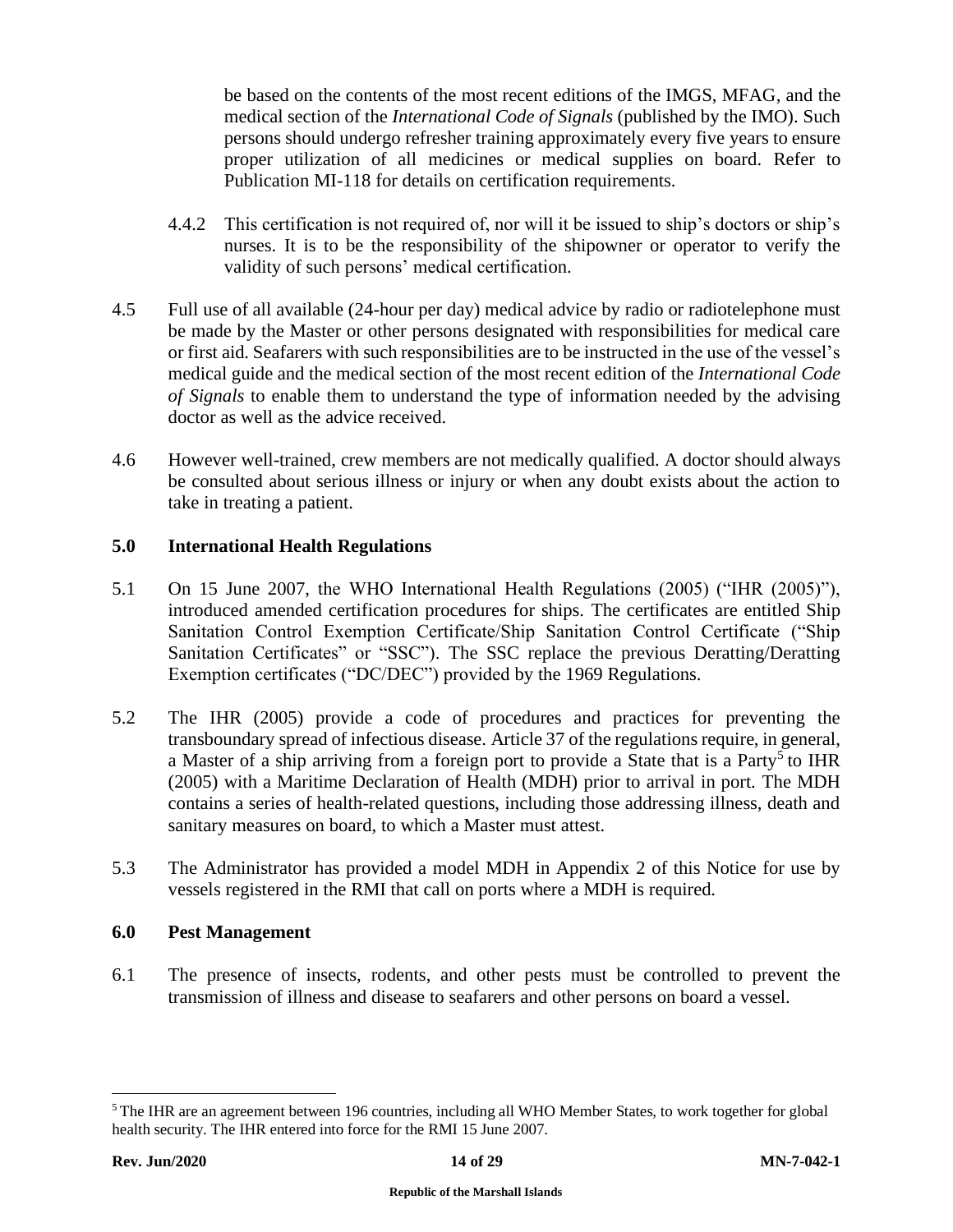6.2 In controlling pests, it is important to note that very few pesticides are suitable for use against all kinds of pests that may occur aboard or in different parts of the ship. It is therefore necessary to consider the pesticides individually and utilize them in accordance with manufacturer instructions and as recommended in the IMDG Code Supplement, *Revised Recommendations on the Safe Use of Pesticides in Ships.* In developing a pest control strategy, cruise ships and commercial yachts also may want to consider recommendations regarding pest control contained in § 8 of the United States Centers for Disease Control and Prevention, *Vessel Sanitation Program Operations Manual*.

## <span id="page-14-0"></span>**7.0 Mosquito Protection**

- 7.1 Ships regularly trading to mosquito-infested ports are to be fitted with appropriate devices (e.g., nets, screens) as prophylaxes against mosquitoes and carry mosquito and antimalarial medications. The quantity and formulation (depending on area of travel) of the anti-malarial medications are to be adequate to protect all crew before, during, and after the arrival/departure of the vessel to and from the malaria endemic area. Mosquito repellant should be in a quantity of at least one per crew member.
- 7.2 The WHO provides *International Health Regulations and Guide to Ship Sanitation* within which are ship designer and constructor guidelines for the control of insects, more particularly for sleeping quarters, mess rooms, and dining rooms, indoor recreational areas, as well as all food spaces, where vessels are in transit in areas where flies and mosquitoes are prevalent. Control measures that may be employed by the master and crew are also provided.
- 7.3 See [MN-7-044-1,](https://www.register-iri.com/wp-content/uploads/MN-7-044-1.pdf) *Accommodations, Recreational Facilities, Food, Catering and Water,*  which also addresses the requirement for such devices, and Table 1 of this Notice below for the types and quantities of anti-malarial medications to be carried. Notwithstanding, the quantity and formulation (depending on area of travel) of the anti-malarial medications are to be adequate to protect all crew before, during and after the arrival or departure of the vessel to and from the malaria endemic area.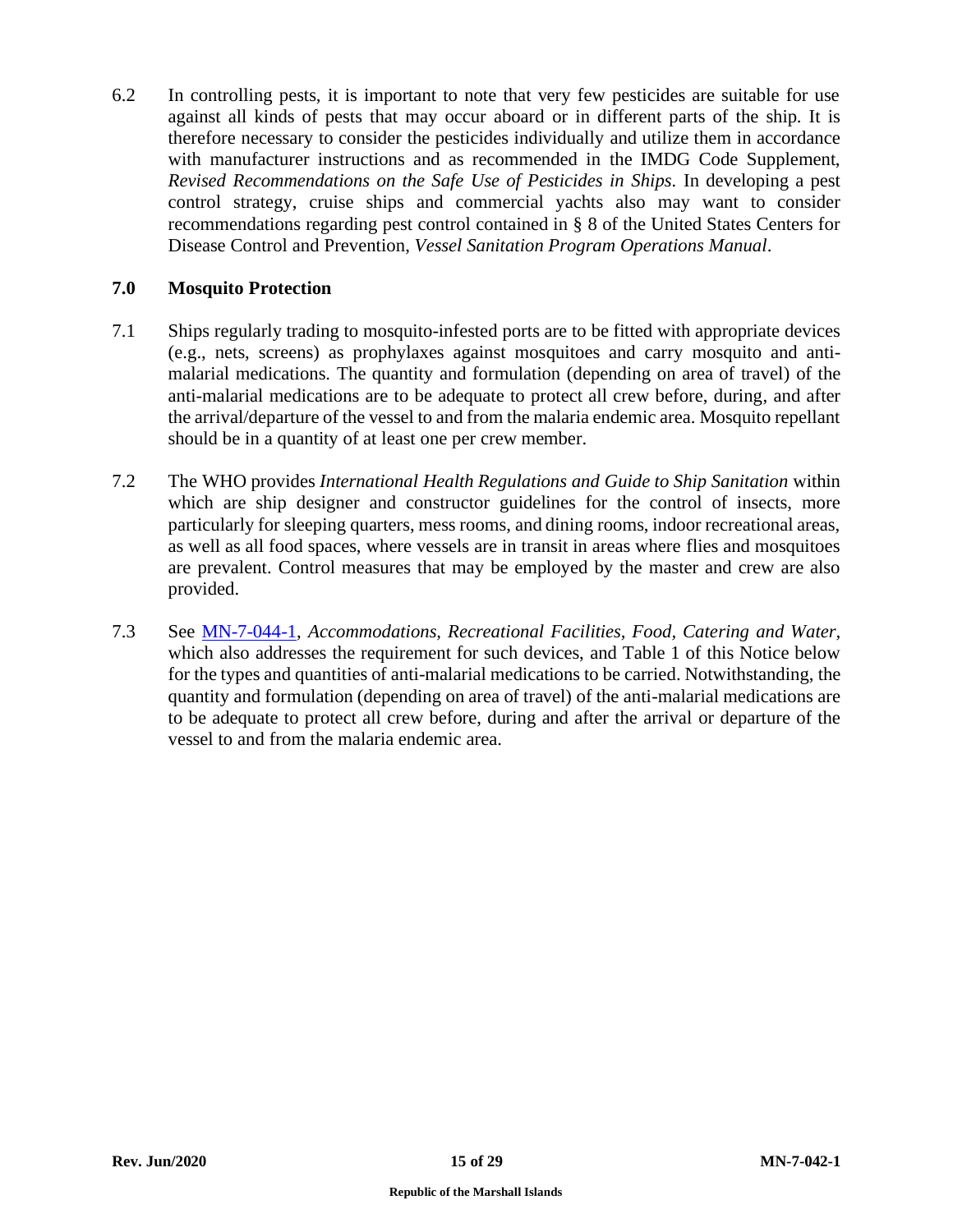## **Appendix 1 – Inventory Guidelines for Medicines and Medical Supplies for Ships Without a Doctor On Board**

Table I

Recommended Quantities of Medicines for Ships Without a Doctor On Board (WHO Quantification Addendum to be used in conjunction with the *International Medical Guide for Ships, 3rd Edition*)

- Category A: Oceangoing ships. Stock levels are based on a six months' supply.
- Category B: Vessels engaged in coastal trade or going to nearby ports that travel no more than 24 hours from port of call. Stock levels are based on a six months' supply.
- Category C: Fishing vessels and private craft usually traveling no more than a few hours from home port or a port of call. The assumed duration of each trip is up to three to four weeks.

<span id="page-15-0"></span>

| <b>Name</b>                        | Form <sup>6</sup> | <b>Strength</b> | Indication <sup>7</sup>      | <b>Quantities per 10 Crew<sup>8</sup></b> |         |                          | <b>Notes</b>                                 |
|------------------------------------|-------------------|-----------------|------------------------------|-------------------------------------------|---------|--------------------------|----------------------------------------------|
|                                    |                   |                 |                              | A                                         | B       | $\mathbf C$              |                                              |
| Acetylsalicylic<br>acid            | tab               | 300mg           | pain, fever, blood clots     | 50                                        | 50      | $\overline{\phantom{a}}$ |                                              |
| Aciclovir                          | tab               | 400mg           | herpes simples/zoster        | $70+$                                     | $35+$   | $\sim$                   |                                              |
| Adrenaline                         | amp               | $1$ mg/ml       | anaphylaxis                  | $10+$                                     | $5+$    | $5+$                     |                                              |
| $Amoxicillin +$<br>clavulanic acid | tab               | 875mg/125mg     | infections                   | 20                                        | 10      | $\overline{\phantom{a}}$ |                                              |
| Artemether                         | amp               | $80$ mg/ml      | malaria treatment            | $12+$                                     | $12+$   | $\overline{\phantom{a}}$ |                                              |
| Artemether $+$<br>Lumefantrine     | tab               | 20mg/120mg      | Malaria treatment            | $24+$                                     | $24+$   | $\sim$                   | double if crew size $>$ 30                   |
| Atropine                           | amp               | 1.2mg/ml        | MI/organophosphate poisoning | $10+$                                     | $5+$    |                          | double quantity if carrying organophosphates |
| Azithromycin                       | tab               | 500mg           | infections                   | $10+$                                     | $5+$    | $\blacksquare$           |                                              |
| Ceftriaxone                        | amp               | 1g              | Infections                   | 15                                        | $5+$    | $\overline{\phantom{a}}$ |                                              |
| Cetirizine                         | tab               | $10 \text{ mg}$ | Hay fever/hives/dermatitis   | $30+$                                     | $30+$   | $\overline{\phantom{a}}$ |                                              |
| Charcoal,<br>activated             | powder            |                 | Poisoning                    | $120g+$                                   | $120g+$ | $\overline{\phantom{a}}$ |                                              |
| Ciprofloxacin                      | tab               | 250mg           | Infections                   | $20+$                                     | $10+$   | $\overline{\phantom{a}}$ | double if crew size $>30$                    |
| Cloves, oil of                     | liq               |                 | toothache                    | 10 <sub>m</sub>                           | $10ml+$ | $\overline{\phantom{a}}$ |                                              |
| Dexamethasone                      | amp               | 4mg/ml          | Severe asthma/anaphylaxis    | 3                                         |         | $\overline{\phantom{a}}$ |                                              |
| Diazepam                           | tab               | 5 <sub>mg</sub> | alcohol withdrawal           | $50+$                                     | $20+$   | $\overline{\phantom{a}}$ |                                              |

<sup>6</sup> amp=ampoule; crm=cream; inh=inhalation; liq=liquid; lot=lotion; oint=ointment; tab=tablet

<sup>7</sup> AF=atrial fibrillation; HTN=hypertension; MI=myocardial infarction

<sup>8</sup> Quantities marked with a '+' are suggested quantities irrespective of crew size.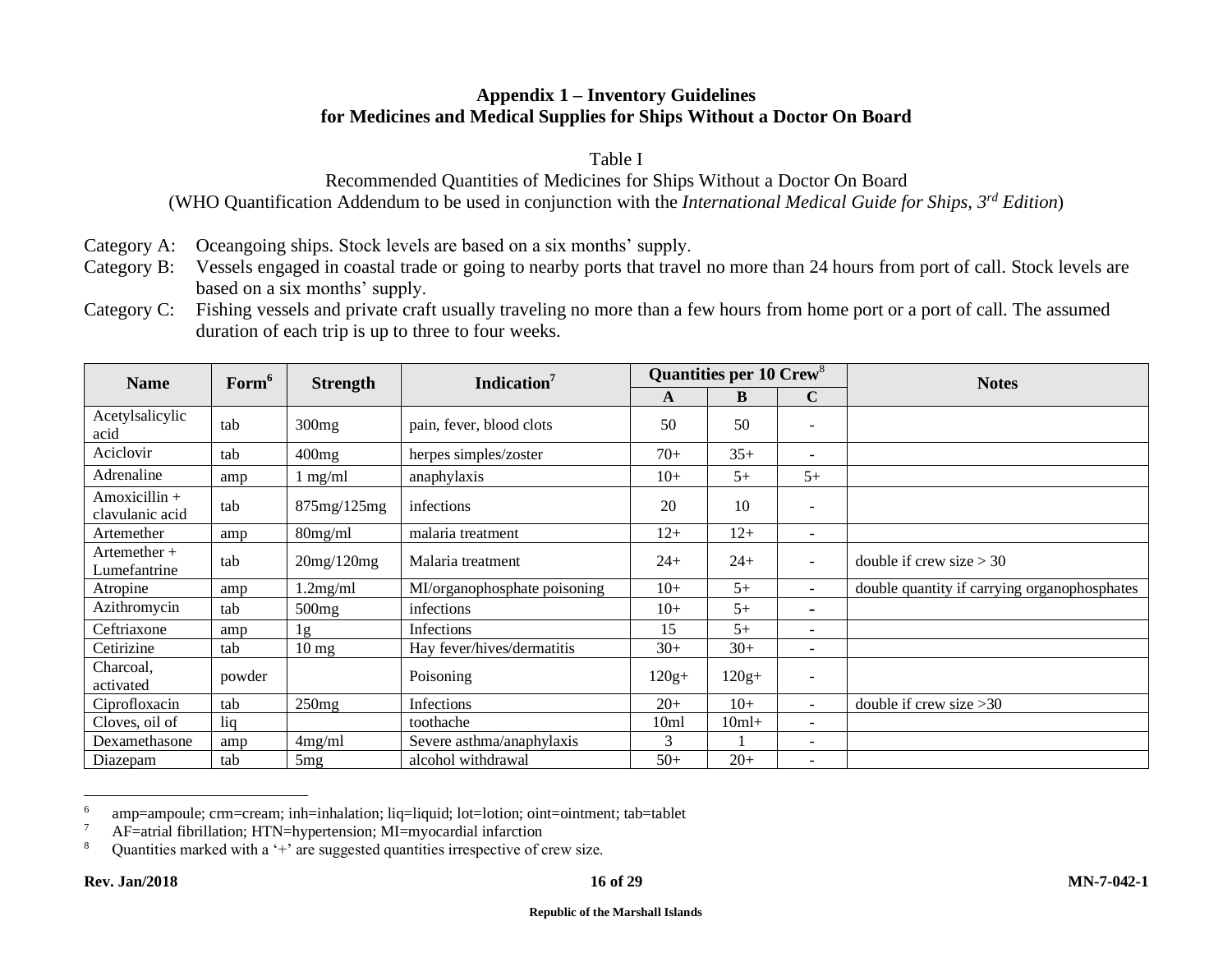| <b>Name</b>                        | Form <sup>6</sup> | <b>Strength</b>   | Indication <sup>7</sup>                          | <b>Quantities per 10 Crew<sup>8</sup></b> |                |                | <b>Notes</b>                                                                      |
|------------------------------------|-------------------|-------------------|--------------------------------------------------|-------------------------------------------|----------------|----------------|-----------------------------------------------------------------------------------|
|                                    |                   |                   |                                                  | A                                         | B              | C              |                                                                                   |
| Docusate with<br>senna             | tab               | 50mg/8mg          | constipation                                     | $30+$                                     | $\overline{a}$ |                |                                                                                   |
| Doxycyline                         | tab               | 100mg             | infections                                       | 10                                        | $\sim$         |                |                                                                                   |
| Ethanol, hand<br>cleanser          | gel               | 70%               | hand cleaning                                    | 500ml                                     | $500ml+$       | $100ml+$       |                                                                                   |
| Ethanol                            | liq               | 70%               | disinfect instruments                            | 500ml                                     | 100ml          | $\blacksquare$ |                                                                                   |
| Fluorescein                        | eye<br>strips     | 1%                | Detect corneal damage                            | $20+$                                     | $20+$          | $\sim$         |                                                                                   |
| Frusemide                          | amp               | 40mg/4ml          | Pulmonary oedema                                 | $5+$                                      | $5+$           | $\mathbf{r}$   |                                                                                   |
| Glucagon                           | amp               | $1 \text{mg}$     | hypoglycaemia                                    | $1+$                                      | $1+$           | $\blacksquare$ |                                                                                   |
| Haloperidol                        | amp               | 5mg/ml            | psychosis/severe agitation                       | 5                                         | $5+$           | $\blacksquare$ |                                                                                   |
| Hydrocortisone                     | crm               | 1%                | allergy/inflammatory skin                        | 2x30g                                     | 1x30g          | $\blacksquare$ | one (1) tube per patient                                                          |
| Ibuprofen                          | tab               | $400$ mg          | inflammation/pain                                | 100                                       | 50             | $50+$          |                                                                                   |
| Isosorbide<br>dinitrate            | tab               | $5 \text{ mg}$    | angina/MI                                        | 10                                        | 10             | $5+$           |                                                                                   |
| Lignocaine                         | amp               | 1%, 5ml           | suturing/minor surgery                           | 5                                         | 5              | $\blacksquare$ |                                                                                   |
| Loperamide                         | tab               | 2mg               | diarrhea                                         | 30                                        | 30             | $10+$          |                                                                                   |
| Mebendazole                        | tab               | 100mg             | intestinal worms                                 | $6+$                                      | $6+$           | $\omega$       |                                                                                   |
| Metroprolol                        | tab               | 100mg             | HTN/AF/angina/migraine                           | $60+$                                     | $\mathbf{r}$   | $\omega$       |                                                                                   |
| Metronidazole                      | tab               | 500 mg            | infections                                       | $30+$                                     | $20+$          |                |                                                                                   |
| Miconazole                         | crm               | 2%                | Fungal skin infections                           | 2x30g                                     | 1x30g          | $\blacksquare$ | double quantities if females on board                                             |
| Midazolam                          | amp               | 5mg/ml            | epileptic fits                                   | $10+$                                     | $5+$           | $\blacksquare$ |                                                                                   |
| Misoprostol                        | tab               | 200 <sub>ug</sub> | Post-partum hemorrhage                           | $3+$                                      | $3+$           | $\blacksquare$ | only if females on board                                                          |
| Morphine<br>(Controlled Substance) | amp               | $10$ mg/ml        | severe pain                                      | 10                                        | 10             | $\sim$         |                                                                                   |
| Morphine<br>(Controlled Substance) | liq               | 1mg/ml            | severe pain in patients able to eat<br>and drink | $100ml+$                                  | $100ml+$       | $\omega$       | double if crew size $>$ 30                                                        |
| Naloxone                           | amp               | $0.4$ mg/ml       | Opiate overdose                                  | $10+$                                     | $5+$           | $\sim$         |                                                                                   |
| Omeprazole                         | tab               | 20mg              | Reflux, peptic ulcers                            | $30+$                                     | $30+$          |                | double if crew size $>$ 30                                                        |
| Ondanestron                        | tab               | 4 <sub>mg</sub>   | vomiting, sea-sickness                           | 10                                        | 10             | $10+$          |                                                                                   |
| Oral rehydration<br>solution       | powder            | sachet            | Dehydration due to diarrhea                      | 151(75)                                   | 101(50)        | $2l(10) +$     | quantities in brackets are number of sachets<br>based on sachets made up to 200ml |
| Oxymetazoline                      | nasal<br>drop     | 0.50%             | nasal obstruction/drain sinuses                  | $\overline{2}$                            | $\mathbf{1}$   | $\sim$         | one (1) bottle per patient                                                        |
| Paracetamol                        | tab               | 500 <sub>mg</sub> | pain and fever                                   | 100                                       | 50             | 25             |                                                                                   |
| Permethrin                         | lot               | 1%                | lice                                             | $200ml+$                                  | $100ml+$       | $\mathbf{L}$   | double if crew size $>$ 30                                                        |
| Permethrin                         | lot               | 5%                | scabies                                          | $300ml+$                                  | $100ml+$       | $\blacksquare$ | 100ml per patient                                                                 |
| Povidone iodine                    | liq               | 10%               | disinfect skin/wounds                            | 100ml                                     | 100ml          | $100ml+$       |                                                                                   |
| Povidone iodine                    | oint              | 10%               | disinfect skin/wounds                            | 1x25g                                     | 1x25g          | $\sim$         |                                                                                   |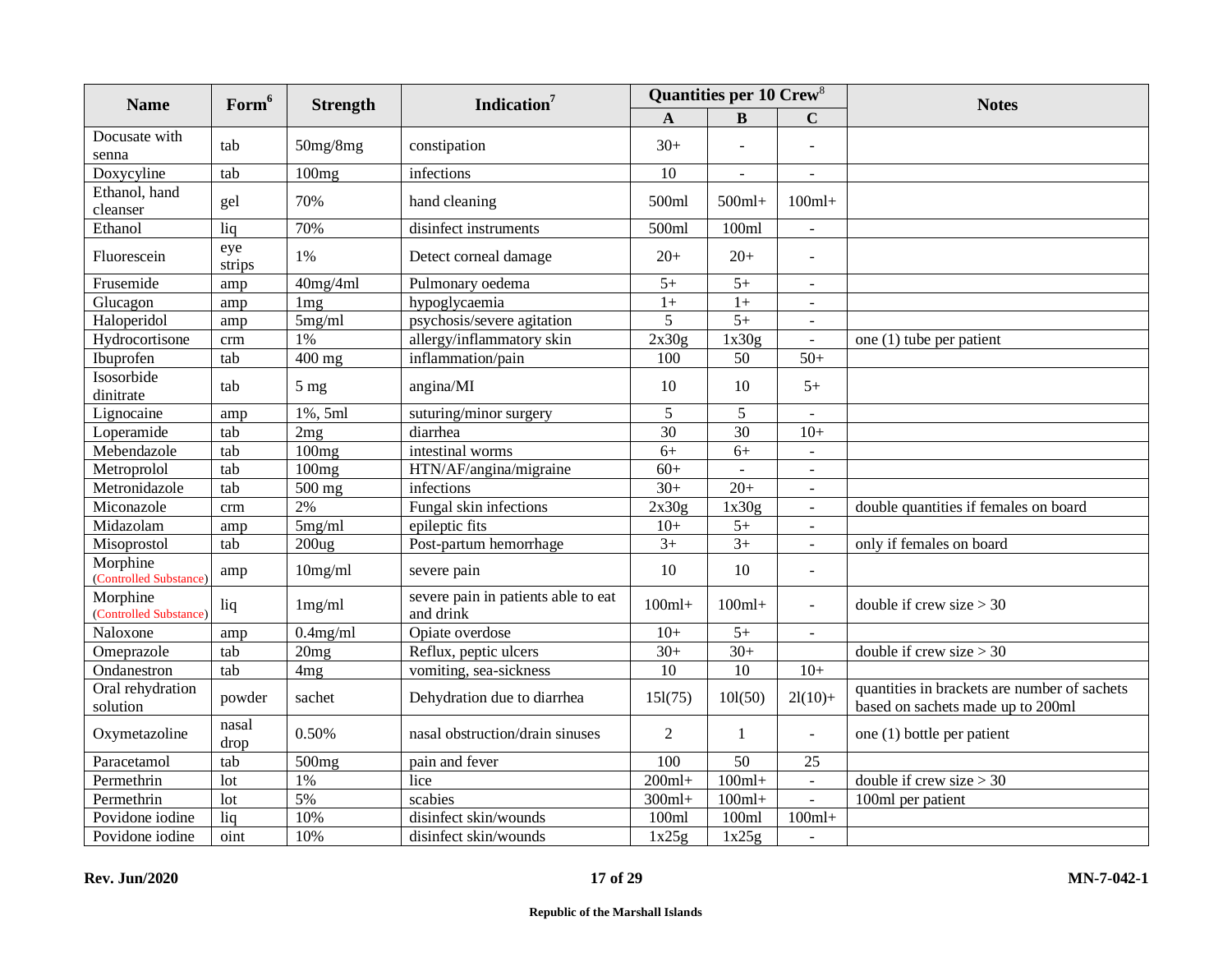| <b>Name</b>                                                   | Form <sup>6</sup><br><b>Strength</b> |                  | Indication <sup>7</sup>         | Quantities per 10 Crew <sup>8</sup> |         |                            | <b>Notes</b>                         |
|---------------------------------------------------------------|--------------------------------------|------------------|---------------------------------|-------------------------------------|---------|----------------------------|--------------------------------------|
|                                                               |                                      |                  |                                 | A                                   | В       | $\mathbf C$                |                                      |
| Prednisone                                                    | tab                                  | 25mg             | asthma/inflammatory conditions  | $30+$                               | $30+$   | $\overline{\phantom{a}}$   |                                      |
| Salbutamol                                                    | inh                                  | 100ug/dose       | asthma/bronchitis/emphysema     |                                     |         |                            | one (1) inhaler per patient          |
| Sodium chloride                                               | liq                                  | $0.9\%$ , llitre | fluid replacement               | $5+$                                |         | $\overline{\phantom{0}}$   |                                      |
| Tetracaine<br>(amethocaine)                                   | eye drop                             | $0.50\%$ , 1ml   | eye examination                 | $20+$                               | $20+$   |                            |                                      |
| eye<br>minor eye infections<br>1%<br>Tetracycline<br>ointment |                                      |                  | $\overline{c}$                  |                                     | $1+$    | one $(1)$ tube per patient |                                      |
| Vitamin K                                                     | amp                                  | 10mg/ml          | reverse warfarin or similar     |                                     | $2+$    | $\overline{\phantom{a}}$   |                                      |
| Water for<br>injection                                        | amp                                  | 5ml              | reconstitute injection          | 15                                  | $5+$    |                            | only used to reconstitute cefriaxone |
| $Zidovudine +$<br>lamivudine                                  | tab                                  | 300mg/150mg      | needle-stick injury prophylaxis | $56+$                               | $56+$   |                            |                                      |
| Zinc Oxide                                                    | Paste/<br>ointment                   | 20%              | irritated skin                  | $200g+$                             | $100g+$ | $100g+$                    | $4x25g$ or $3X30g$ tubes per 100g    |

## **Table I (Continued) Supplies and Equipment**

*(International Medical Guide for Ships, 3rd Edition)*

| Category                                    | <b>Recommended Item</b>                                                                                |     |  |  |
|---------------------------------------------|--------------------------------------------------------------------------------------------------------|-----|--|--|
|                                             | <b>RESUSCITATION EQUIPMENT</b>                                                                         |     |  |  |
|                                             | Portable oxygen set, complete, containing:                                                             |     |  |  |
|                                             | 1 oxygen cylinder, 2 1/200 bar                                                                         |     |  |  |
| Appliance for the administration            | spare oxygen cylinder, 2 1/200 bar                                                                     |     |  |  |
| of oxygen                                   | Pressure regulating unit and flow meter with tubes such that ship's industrial oxygen can also be used |     |  |  |
|                                             | 3 disposable face masks of choice; including simple face mask and non-rebreathing mask                 | 3   |  |  |
| Oropharyngeal airway                        | Guedel airway (Mayo-tube): sizes medium and large                                                      | ി   |  |  |
| Mechanical aspirator                        | Manual aspirator to clear upper airways, including 2 catheters                                         |     |  |  |
| Bag and mask resuscitator                   | Ambubag (or equivalent); supplied with large, medium and small masks                                   |     |  |  |
| Cannula for mouth-to-mouth                  | Brook Airway, Lifeway, pocket face mask or equivalent                                                  |     |  |  |
| resuscitation                               |                                                                                                        |     |  |  |
| DRESSING MATERIAL AND SUTURING EQUIPMENT    |                                                                                                        |     |  |  |
| Adhesive dressings                          | Assorted wound-plaster or plaster strips, water-resistant                                              | 200 |  |  |
| Eye pads                                    | Eye pads                                                                                               | 3   |  |  |
|                                             | Sterile gauze compresses, 5x5 cm, sterile                                                              | 100 |  |  |
| Sterile gauze compresses                    | Sterile gauze compresses, 10x10 cm, sterile                                                            | 100 |  |  |
| Gauze roll                                  | Gauze roll, 5cm and 90cm or 60cm x 100 m, non-sterile                                                  |     |  |  |
| Gauze dressing with non-adherent<br>surface | Non-adherent gauze dressing, square, 10 cm                                                             | 100 |  |  |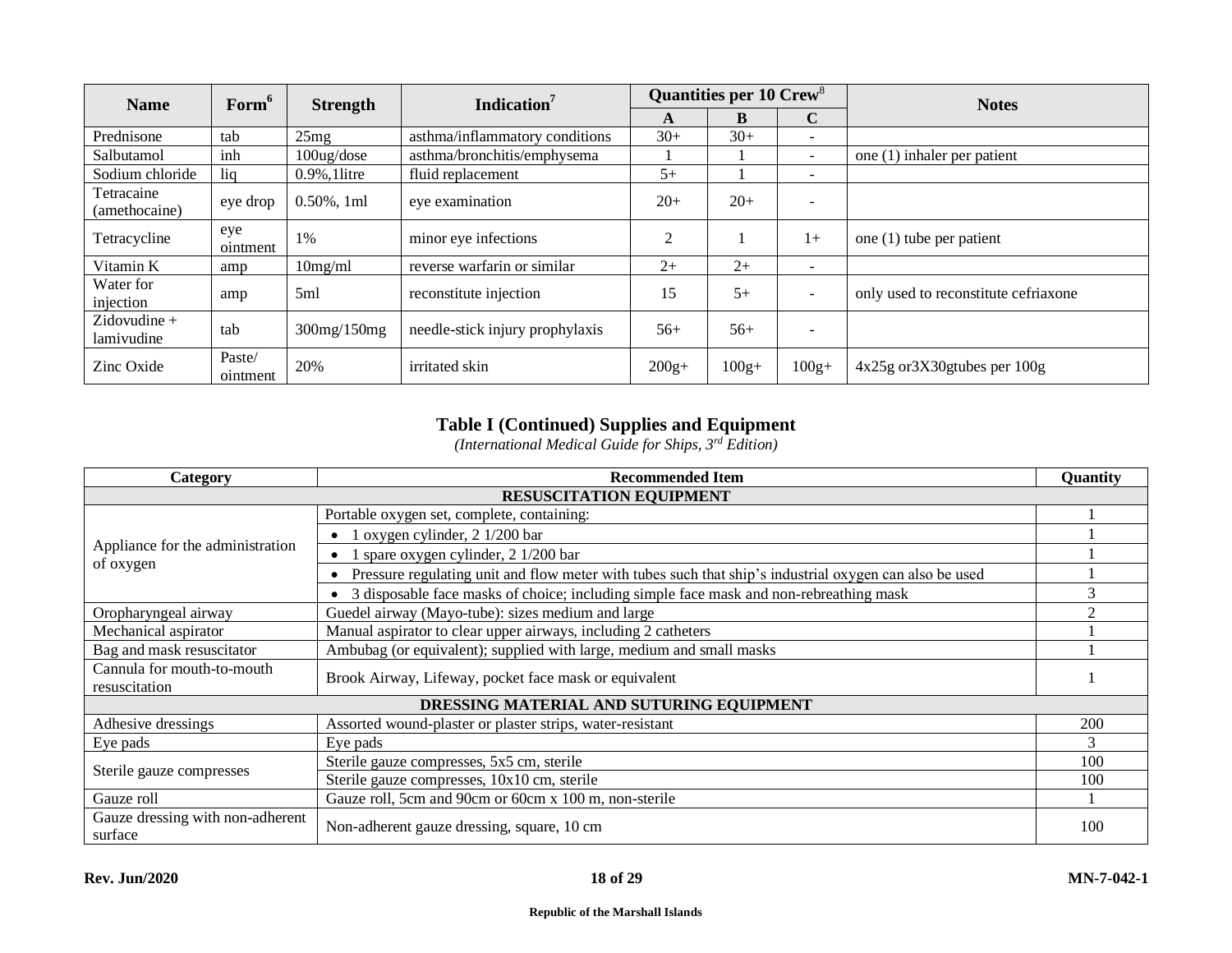| Category                           | <b>Recommended Item</b>                                                                                             | Quantity       |  |  |  |
|------------------------------------|---------------------------------------------------------------------------------------------------------------------|----------------|--|--|--|
| Vaseline gauze                     | Paraffin gauze dressing, 10 x 10 cm, sterile                                                                        | 50             |  |  |  |
| Bandage                            | Elastic fixation bandage, 4 m x 6 cm                                                                                | 3              |  |  |  |
| Sterile compression bandages       | First-aid absorbent gauze-covered cotton pad sewn into a cotton bandage (ambulance dressing),<br>small/medium/large |                |  |  |  |
| Tubular gauze for finger bandage   | Tubular gauze bandage for finger bandage with applicator, 5 m                                                       |                |  |  |  |
| Adhesive elastic bandage           | Adhesive elastic bandage, 4 m x 6 cm                                                                                | 10             |  |  |  |
| Triangular sling                   | Triangular sling                                                                                                    | 5              |  |  |  |
| Sterile sheet for burn victims     | Sterile sheet for burn patients                                                                                     | 1              |  |  |  |
| Honey or burn kit for dressing     |                                                                                                                     | 1              |  |  |  |
| burns                              | $1 \text{ kg}$                                                                                                      |                |  |  |  |
| Adhesive sutures or zinc oxide     | Adhesive tape, waterproof, skin-friendly, 5 x 1.25 cm                                                               | 10             |  |  |  |
| bandages                           |                                                                                                                     |                |  |  |  |
| Q-tips                             | Q-tips (wooden)                                                                                                     | 100            |  |  |  |
| Safety pins                        | Safety pins (stainless steel) 12 pcs                                                                                | 50             |  |  |  |
| <b>Butterfly</b> sutures           | Butterfly sutures, Steristrips® or Leukostrip®, sterile                                                             | 20             |  |  |  |
| Skin adhesive                      | 2-octyl cyanoacrylate liquid, 0.5 ml                                                                                | $\overline{2}$ |  |  |  |
|                                    |                                                                                                                     | 10 each        |  |  |  |
| Suturing equipment                 | Sutures, absorbable with curved non-traumatic needs, 1-O, 3-O, & 4-O or 5-O                                         | 10             |  |  |  |
| Gloves                             | Disposable examination gloves                                                                                       | 50             |  |  |  |
|                                    | Surgical gloves sizes, 6.5, 7.5, 8.5, sterile, in pairs                                                             | 3 of each size |  |  |  |
| <b>INSTRUMENTS</b>                 |                                                                                                                     |                |  |  |  |
| Disposable scalpels                | Scalpel, sterile, disposable                                                                                        | 20             |  |  |  |
| Stainless-steel instrument box     | Instrument box (stainless steel)                                                                                    | $\mathbf{1}$   |  |  |  |
| Scissors                           | Operating scissors, straight (stainless steel)                                                                      | $\mathbf{1}$   |  |  |  |
|                                    | Bandage scissors (stainless steel)                                                                                  | $\mathbf{1}$   |  |  |  |
| Forceps                            | Splinter forceps, pointed (stainless steel)                                                                         | 3              |  |  |  |
|                                    | Teeth tissue forceps (stainless steel)                                                                              | $\mathbf{1}$   |  |  |  |
| Needle holder                      | Needle holder, Mayo-Hegar, 1800 mm, straight                                                                        | $\mathbf{1}$   |  |  |  |
| Haemostatic clamps                 | Haemostatic clamp, Lahlstead mosquito, 125 mm, stainless steel                                                      | 3              |  |  |  |
| Disposable razors                  | Razor, disposable                                                                                                   | 50             |  |  |  |
|                                    | <b>EXAMINATION AND MONITORING EQUIPMENT</b>                                                                         |                |  |  |  |
| Disposable tongue depressors       | Tongue depressors, disposable                                                                                       | 100            |  |  |  |
| Reactive strips for urine analysis | Reactive strips for urine analysis: blood/glucose/protein/nitrite/leukocytes, 50 paper strips                       | 100            |  |  |  |
| Microscope slides                  | Microscope slides                                                                                                   | 100            |  |  |  |
| Stethoscope                        | Stethoscope                                                                                                         |                |  |  |  |
| Aneriod sphygmomanometer           | Sphygomamanometer (blood pressure set), preferably automatic                                                        | $\mathbf{1}$   |  |  |  |
| Standard thermometer               | Thermometer, digital if possible                                                                                    | $\mathbf{1}$   |  |  |  |
| Rectal thermometer                 | Thermometer, digital if possible                                                                                    | 1              |  |  |  |
| Hypothermic thermometer            | Thermometer 32°-34°, digital if possible                                                                            | 1              |  |  |  |
| Penlight                           | Penlight + blue cover                                                                                               |                |  |  |  |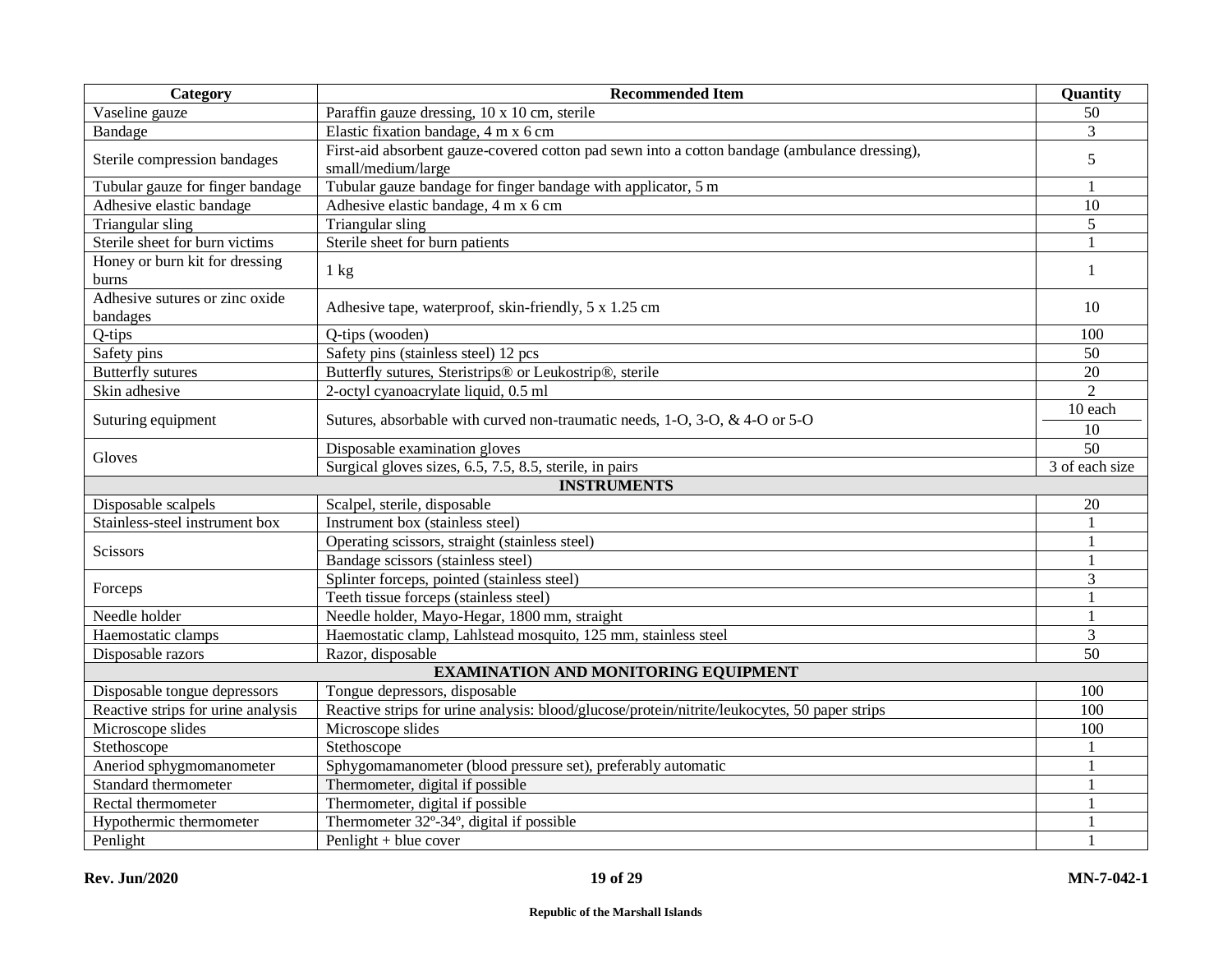| <b>Category</b>            | <b>Recommended Item</b>                                                                                  | Quantity        |
|----------------------------|----------------------------------------------------------------------------------------------------------|-----------------|
| Magnifying glass           | a x 8 loupe                                                                                              |                 |
| Marker                     | Waterproof indelible marker                                                                              |                 |
|                            | EQUIPMENT FOR INJECTION, INFUSION, AND CATHETERIZATION                                                   |                 |
|                            | Syringes, Luer connection, 2 ml, sterile, disposable                                                     | 50              |
|                            | Syringes, Luer connection, 5 ml, sterile, disposable                                                     | $\overline{50}$ |
| Equipment for injection    | Hypodermic subcutaneous needle, Luer connection, 16 x 0.5 mm, sterile, disposable                        | 20              |
|                            | Hypodermic intramuscular needle, Luer connection, 40 x 08 mm, sterile, disposable                        | 20              |
|                            | Needles, 19G, blunt, "drawing up" type                                                                   | 20              |
|                            | Intravenous infusion cannula 16G (1.2 mm) and 22G (0.8 mm), Luer-lock connection, sterile non-recap type | 10 each         |
| Equipment for infusion     | Intravenous giving set, Luer-lock connection, sterile                                                    | 3               |
|                            | Tourniquet, blood-taking type to be used with intravenous infusion cannula                               |                 |
|                            | Penile sheath set with condom catheter, tube, and bag                                                    | $\overline{2}$  |
| Bladder drainage equipment | Short-term urine catheter with soft-eye straight tip Thieman No. 12 and No. 16 or equivalent, sterile,   | $\overline{2}$  |
|                            | individually packed, prelubricated or with additional lignocaine/chlorhexidine lubricant                 |                 |
|                            | Urine collecting bag and tube                                                                            | 2               |
|                            | GENERAL MEDICAL AND NURSING EQUIPMENT                                                                    |                 |
| Eye protection             | Plastic goggles or full-face masks                                                                       | $\overline{2}$  |
| Plastic apron              | Disposable                                                                                               | 20              |
| Kidney dish                | Kidney dish, stainless steel, 825 ml                                                                     | $\overline{2}$  |
| Plastic backed towels      | Towels, plastic backed, absorbent 600 x 500 mm                                                           | 10              |
| Safety box                 | Safety box for sharps disposal, 51                                                                       |                 |
| Mask                       | Mask, duckbill type, disposable                                                                          | 50              |
| Tape measure               | Tape measure, vinyl coated, 1.5 m                                                                        |                 |
| Draw sheets                | Draw sheet, plastic 90 x 180 cm                                                                          | $\overline{2}$  |
| Bedpan                     | Bedpan, stainless steel                                                                                  | $\mathbf{1}$    |
| Hot-water bottle           | Hot-water bag                                                                                            | 1               |
| Urine bottle               | Urinal, male (plastic)                                                                                   | 1               |
| Ice bag                    | Cold/Hotpack Maxi                                                                                        | $\mathbf{1}$    |
| Aluminum foil blanker      | Aluminum foil blanket                                                                                    |                 |
| Condoms                    | Male condoms                                                                                             | 100             |
| Wash bottle                | Plastic wash bottles, 250 ml                                                                             | $\mathbf{1}$    |
| Plastic bottle             | Bottle, 1 litre, plastic with screw top                                                                  | 3               |
| Dressing tray              | Stainless steel dressing tray, 300 x 200 x 30 mm                                                         |                 |
| Plastic apron              | Apron, protection, plastic, disposable                                                                   | 20              |
| <b>Bowl</b>                | Bowl, stainless steel, 180 ml                                                                            | 3               |
| Specimen jars              | Jars, plastic, with lids and labels, 100 ml                                                              | 10              |
| Plaster-of Paris bandage   | Bandages, POP, 5 cm and 10 cm x 2.7m                                                                     | 12 each         |
| Stockinet                  | Sizes for arm and leg splints, 10 m roll                                                                 | 1 each          |
| Cotton wool                | Cotton wool roll, 500 g                                                                                  | 10              |
| Alcohol swabs              | 70 % alcohol swabs for skin cleansing prior to injection                                                 | 200             |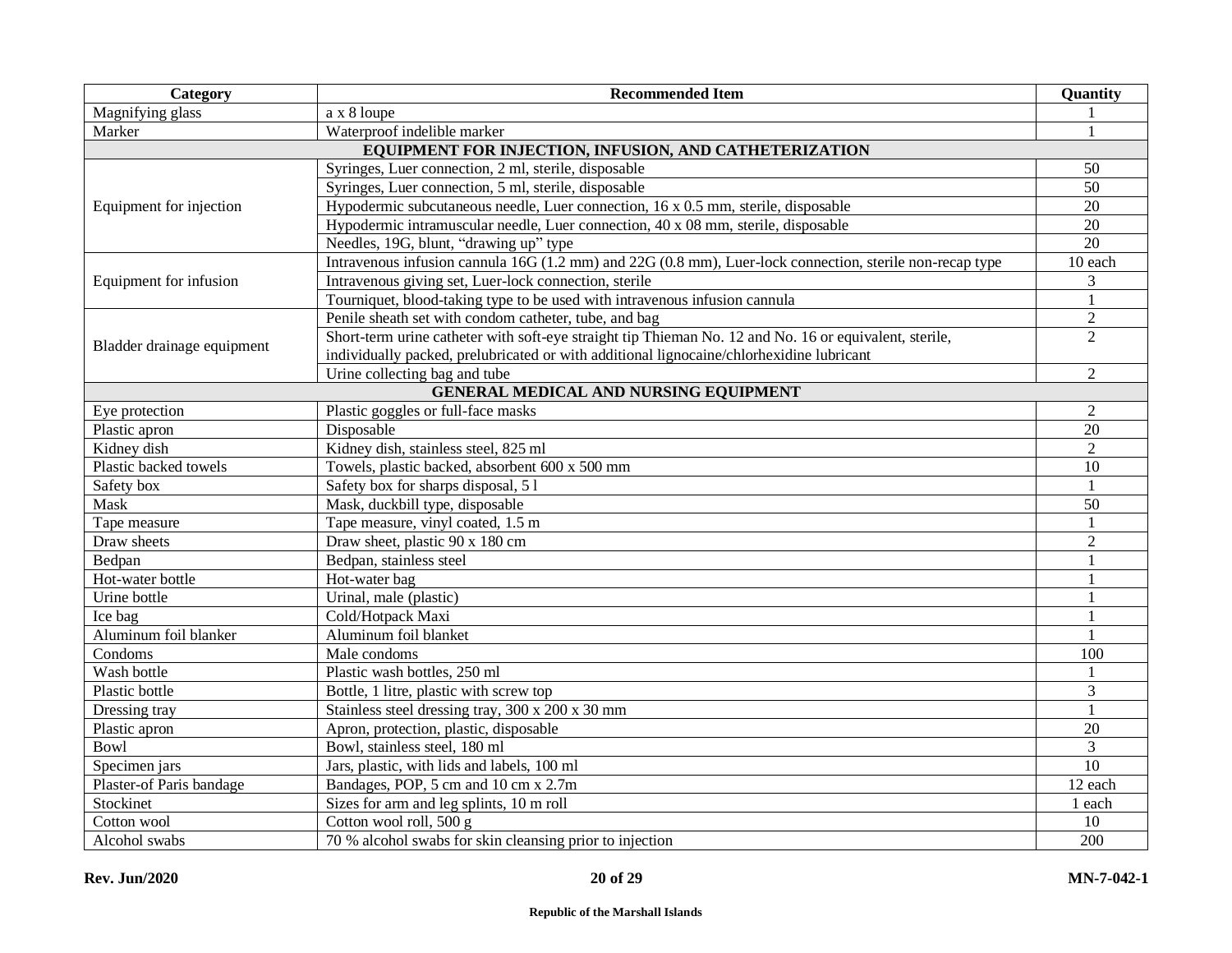| Category                                           | <b>Recommended Item</b>                                                     |  |  |  |
|----------------------------------------------------|-----------------------------------------------------------------------------|--|--|--|
| Nail brush                                         | Nail brush                                                                  |  |  |  |
| Thermometer for refrigerator                       | Thermometer for refrigerator                                                |  |  |  |
| Mortuary transfer bag                              | Mortuary transfer bag                                                       |  |  |  |
| <b>IMMOBILIZATION AND TRANSPORTATION EQUIPMENT</b> |                                                                             |  |  |  |
|                                                    | Malleable finger splint                                                     |  |  |  |
| Malleable splints                                  | Malleable forearm/hand splint                                               |  |  |  |
|                                                    | Malleable splint leg                                                        |  |  |  |
| Cervical ridge collar                              | Cervical rigid collar variable size for neck immobilization                 |  |  |  |
| Stretcher                                          | Stretcher equipment allowing immobilization and crane or helicopter lifting |  |  |  |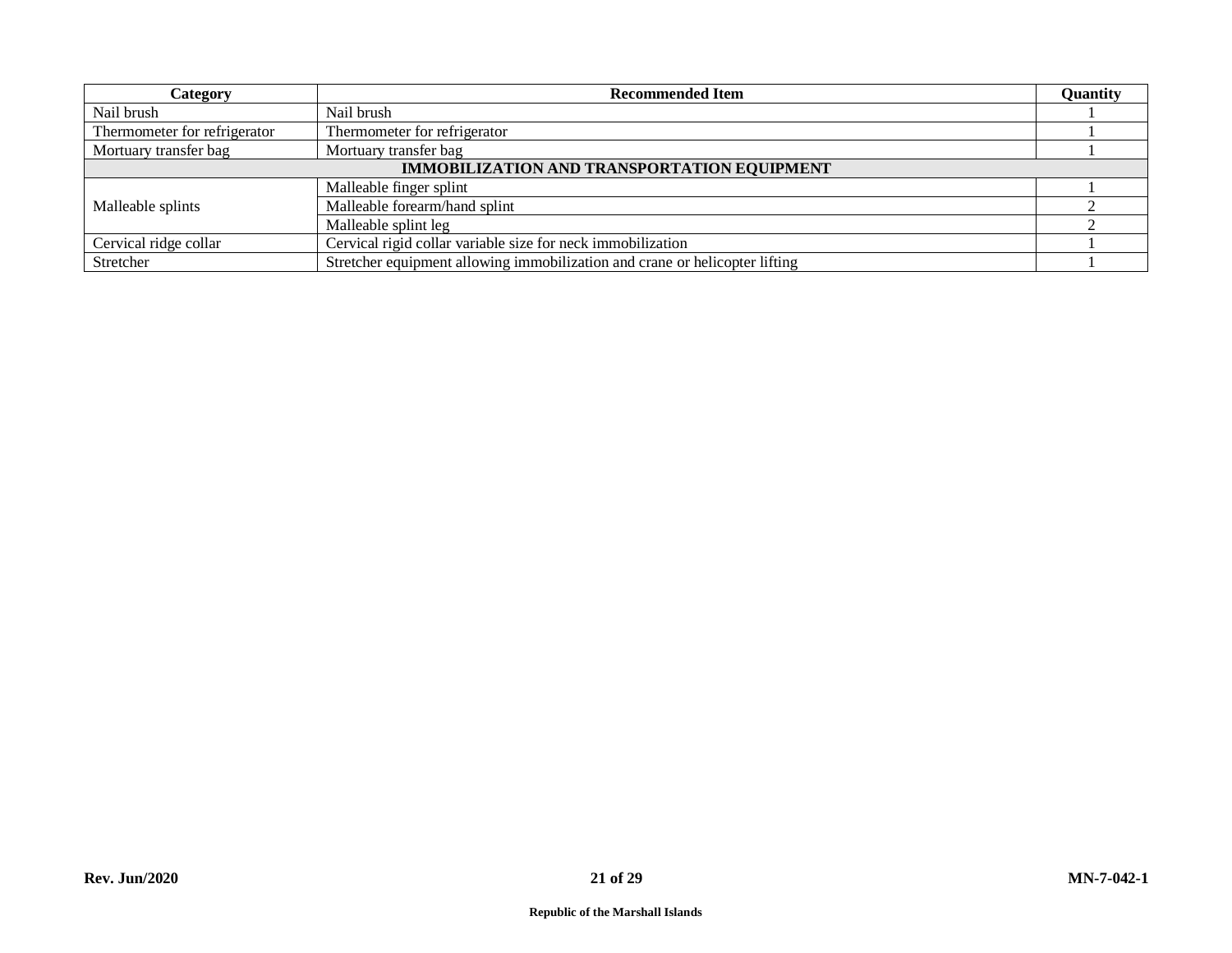## **Appendix 2 – Publications, Forms and Charts**

Publications, Forms, and Charts to Be Carried

<span id="page-21-0"></span>The following publications, forms and charts must be carried on board each vessel in the quantities indicated.

| PUBLICATION, FORMS AND CHARTS                                                                                                                                 | <b>QUANTITY</b><br><b>Per Vessel</b>                        |
|---------------------------------------------------------------------------------------------------------------------------------------------------------------|-------------------------------------------------------------|
| International Medical Guide for Ships (IMGS) (hard copy of most recent<br>edition)                                                                            | 1                                                           |
| Quantification Addendum, International Medical Guide for Ships, $3^{rd}$<br>Edition, World Health Organization, 2010 (hard copy)                              | 1                                                           |
| Medical First Aid Guide for Use in Accidents Involving Dangerous Goods<br>(MFAG) (hard copy of most recent edition; carry if transporting dangerous<br>goods) | 1                                                           |
| Cards for telemedical advice (fill in before calling for radiomedical advice)                                                                                 | 10 cards up to 40 persons<br>20 cards for 41-100<br>persons |
| Cards/Charts for tracking temperature                                                                                                                         | 10 cards up to 40 persons<br>20 cards for 41-100<br>persons |
| Ship Master's Report Form                                                                                                                                     | 10 cards up to 40 persons<br>20 cards for 41-100<br>persons |
| Injury and Illness Medical Record (MI-105MR)                                                                                                                  | 10 cards up to 40 persons<br>20 cards for 41-100<br>persons |
| Medical logbook                                                                                                                                               | 1                                                           |
| Controlled drugs register                                                                                                                                     |                                                             |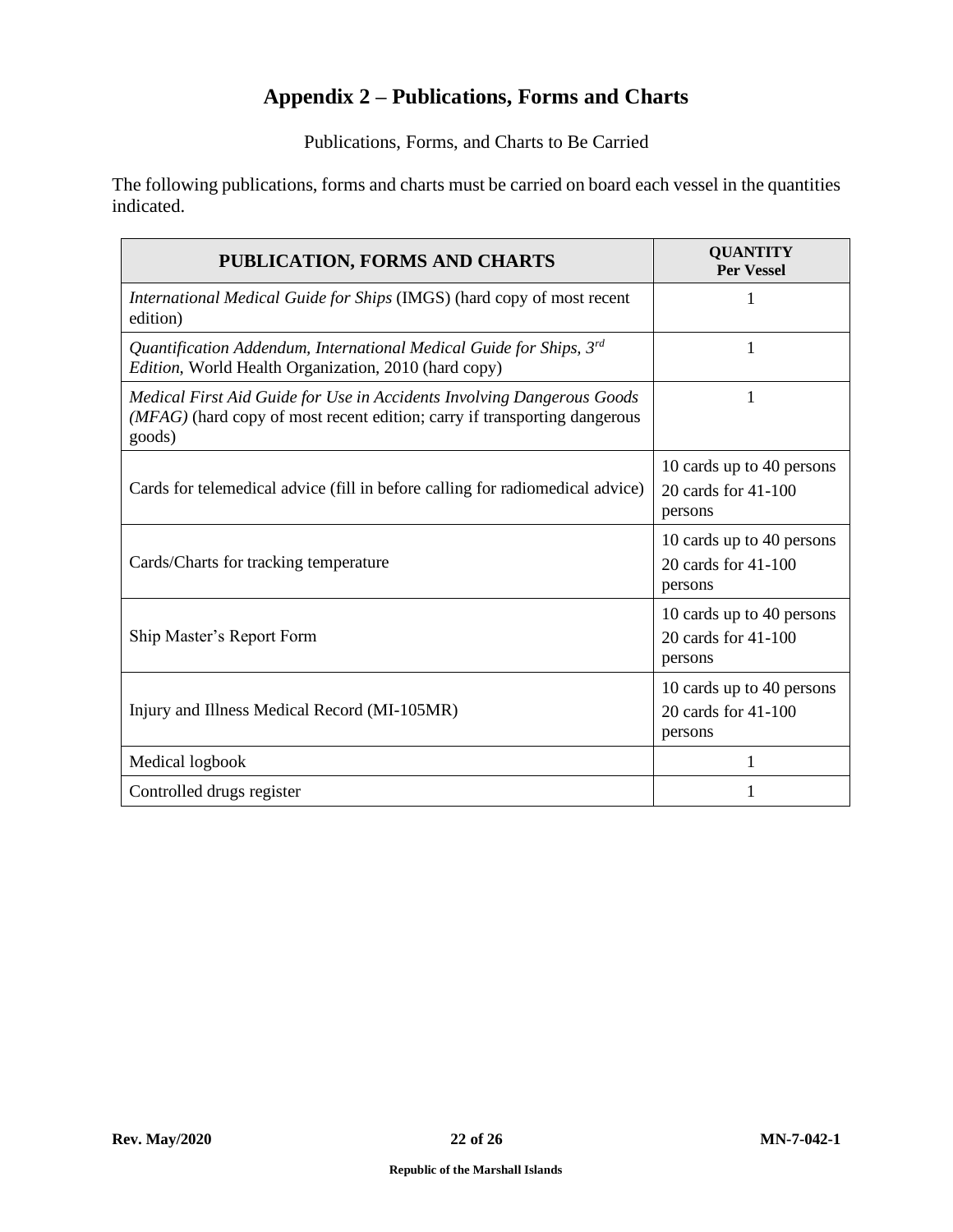# **Seafarer Injury and Illness Medical Record**

<span id="page-22-0"></span>

|                                                  | <b>INJURY AND ILLNESS MEDICAL RECORD</b>                                                                                |                                              | (CONFIDENTIAL)           | Case Number:                                  |
|--------------------------------------------------|-------------------------------------------------------------------------------------------------------------------------|----------------------------------------------|--------------------------|-----------------------------------------------|
| 1. Vessel:                                       |                                                                                                                         |                                              | 2. Voyage #:             | 3. Cabin/Crew #:                              |
| 4. Status                                        | 5. Name: (LAST, FIRST, MIDDLE)                                                                                          |                                              |                          | 8. Birth date:                                |
| $\Box$ PAX                                       |                                                                                                                         |                                              |                          | 9. Social Security No./ID#:                   |
| $\hfill\Box$<br>Crew                             | 6. Address: (CITY, STATE, ZIP CODE)                                                                                     |                                              |                          | 10. Home Phone #:                             |
| $\Box$ Other (DESCRIBE)                          |                                                                                                                         |                                              |                          | 11. Date:                                     |
|                                                  | 7. Nationality:                                                                                                         |                                              |                          | 12. Time:                                     |
| HISTORY PRESENT ILLNESS / INJURY:                |                                                                                                                         |                                              |                          |                                               |
| Age:                                             | CC:<br>Gender:                                                                                                          |                                              |                          |                                               |
| <b>VITAL SIGNS:</b>                              |                                                                                                                         |                                              |                          |                                               |
| Blood pressure (systolic/diastolic):             |                                                                                                                         | Pulse (beats/min):                           |                          | Body temperature (oral), note F or C:         |
| MEDS (type, quantity, time):                     |                                                                                                                         |                                              |                          |                                               |
| <b>ALLERGIES:</b>                                |                                                                                                                         |                                              |                          |                                               |
|                                                  | <b>PAST HISTORY:</b> CAD, MI, HTN, CHF, Arthritis, DM, CVA, PUD, TAH, CABG, PTCA, Cancer, Appendectomy, Cholecystectomy |                                              |                          |                                               |
|                                                  |                                                                                                                         |                                              |                          |                                               |
| LMP:                                             | <b>TETANUS:</b>                                                                                                         |                                              |                          |                                               |
| <b>MEDICAL TESTS:</b>                            | $\Box$ Urine / Dipstick                                                                                                 | <b>MEDICAL TREATMENT:</b>                    | $\Box$                   |                                               |
| $\Box$ CBC                                       | Amylase / Lipase                                                                                                        | $\Box$ dT 0.5cc IM                           | $\Box$                   |                                               |
| $\Box$ Platelets                                 | $\Box$ Liver Profile                                                                                                    | Hypertet 250 UI IM                           |                          |                                               |
| $\Box$ Electrolytes                              | $\Box$ KUB                                                                                                              | $\Box$ IV Type / Rate:                       |                          |                                               |
| $\Box$ Bun                                       | $\Box$ Flat / Erect Abdomen                                                                                             | $\Box$ O <sub>2</sub>                        | $\overline{\phantom{a}}$ |                                               |
| $\Box$ Creatinine                                | $\Box$ CXR                                                                                                              | Monitor / Tele                               |                          |                                               |
| $\Box$ Glucose                                   | $\Box$ ABG<br>$FiO_2$ : %                                                                                               | $\Box$ Pulse Oximetry                        |                          |                                               |
| □ CPK and CPK-MB                                 | EKG<br>$\Box$ BHCG                                                                                                      | Inhaler Treatment<br>$\Box$                  |                          |                                               |
| $\Box$ Troponin<br>$\Box$ PT / PTT               | П                                                                                                                       | П                                            |                          |                                               |
| PHYSICAL EXAM:<br>BP:                            | P:                                                                                                                      | RR:                                          | <b>TEMP:</b>             | <b>PULSE OXY:</b>                             |
| Well developed, nourished, in<br><b>GENERAL:</b> |                                                                                                                         | distress                                     | $\Gamma$ Yes             | $\Box$ No                                     |
| <b>HEENT:</b>                                    | Head atraumatic. PERRL EOM's intake. Nystagmus. Anicteric. Sharp discs. Throat clear. TM's clear.                       |                                              |                          |                                               |
|                                                  | Mucosa: Moist $\Box$ / Dry $\Box$ / Pink $\Box$ / Pale $\Box$                                                           |                                              |                          |                                               |
| NECK:<br>Supple.                                 | Brudzinski.<br>Kernigs.                                                                                                 | JVD.<br>Stridor.                             |                          |                                               |
| <b>CHEST:</b>                                    | Clear breath sounds. Normal expansion. No wheezing, rales.                                                              |                                              |                          |                                               |
| CV:<br>PMII 4 <sup>th</sup> ICS MCL.             | No gallops, murmurs.                                                                                                    | Regular rhythm.                              |                          |                                               |
| ABD:                                             | Non-distended. Bowel sounds:                                                                                            |                                              | Soft. Tenderness:        |                                               |
|                                                  | Rovsing. Rebound. Guarding. Organomegaly:                                                                               |                                              |                          |                                               |
| GU/GYN:                                          | Flank pain: $L \square R \square$ None $\square$<br>Hemmocult Stool: $\Box$ Pos $\Box$ Neg                              | Normal Genitalia. Testes Descended / Tender. |                          | Hernias: $L \square R \square$ None $\square$ |
| EXT:<br>Cyanosis. Clubbing. Edema.               | Color:                                                                                                                  |                                              |                          |                                               |
| Deformities:                                     |                                                                                                                         |                                              |                          |                                               |
| <b>NEURO:</b>                                    | Patient is alert, attentive, cooperative. Oriented to person, situation, place and time. DTR's symmetric.               |                                              |                          |                                               |
|                                                  | Goal-oriented conversation. Clear speech. Coordinates well. Moves face and all four extremities symmetrically.          |                                              |                          |                                               |
| <b>SKIN:</b>                                     | Good turgor, no rashes. Diaphoretic, warm, dry.                                                                         |                                              |                          |                                               |
| <b>LAB RESULTS:</b>                              |                                                                                                                         | pH                                           | <b>INTERPRETATION:</b>   | Amy/Lipase:                                   |
| HgB<br>Na                                        | Cl Bun Glu                                                                                                              | O <sub>2</sub>                               |                          | CK/MB/Troponin:                               |
| <b>WBC</b><br>$\mathbf{K}$                       | CO <sub>2</sub> Cr                                                                                                      | CO <sub>2</sub>                              |                          |                                               |
| Hct                                              |                                                                                                                         | FiO <sub>2</sub>                             | $\%$                     | Other:                                        |
| <b>ACCUCHECK:</b>                                | PULSE OXYMETRY:                                                                                                         | $U/A$ :                                      |                          |                                               |
| EKG:                                             | Rhythm:                                                                                                                 | Rate:                                        | Impression:              |                                               |
| X-RAY:                                           |                                                                                                                         |                                              |                          |                                               |
|                                                  |                                                                                                                         |                                              |                          |                                               |
| TELEMEDICAL ADVICE RECEIVED:                     |                                                                                                                         |                                              |                          |                                               |
| <b>FINAL DIAGNOSIS:</b>                          |                                                                                                                         |                                              |                          |                                               |
| <b>MAY RETURN TO DUTY:</b>                       |                                                                                                                         |                                              |                          |                                               |
| <b>INSTRUCTIONS / REFERRAL:</b>                  |                                                                                                                         |                                              |                          |                                               |
| Return ASAP if worsening in your condition.      |                                                                                                                         |                                              |                          |                                               |
| PHYSICIAN SIGNATURE:                             |                                                                                                                         |                                              |                          | Date:                                         |
|                                                  |                                                                                                                         |                                              |                          |                                               |
|                                                  |                                                                                                                         |                                              |                          |                                               |
| PATIENT SIGNATURE:                               |                                                                                                                         |                                              |                          | (IN RECEIPT OF DISCHARGE INSTRUCTIONS)        |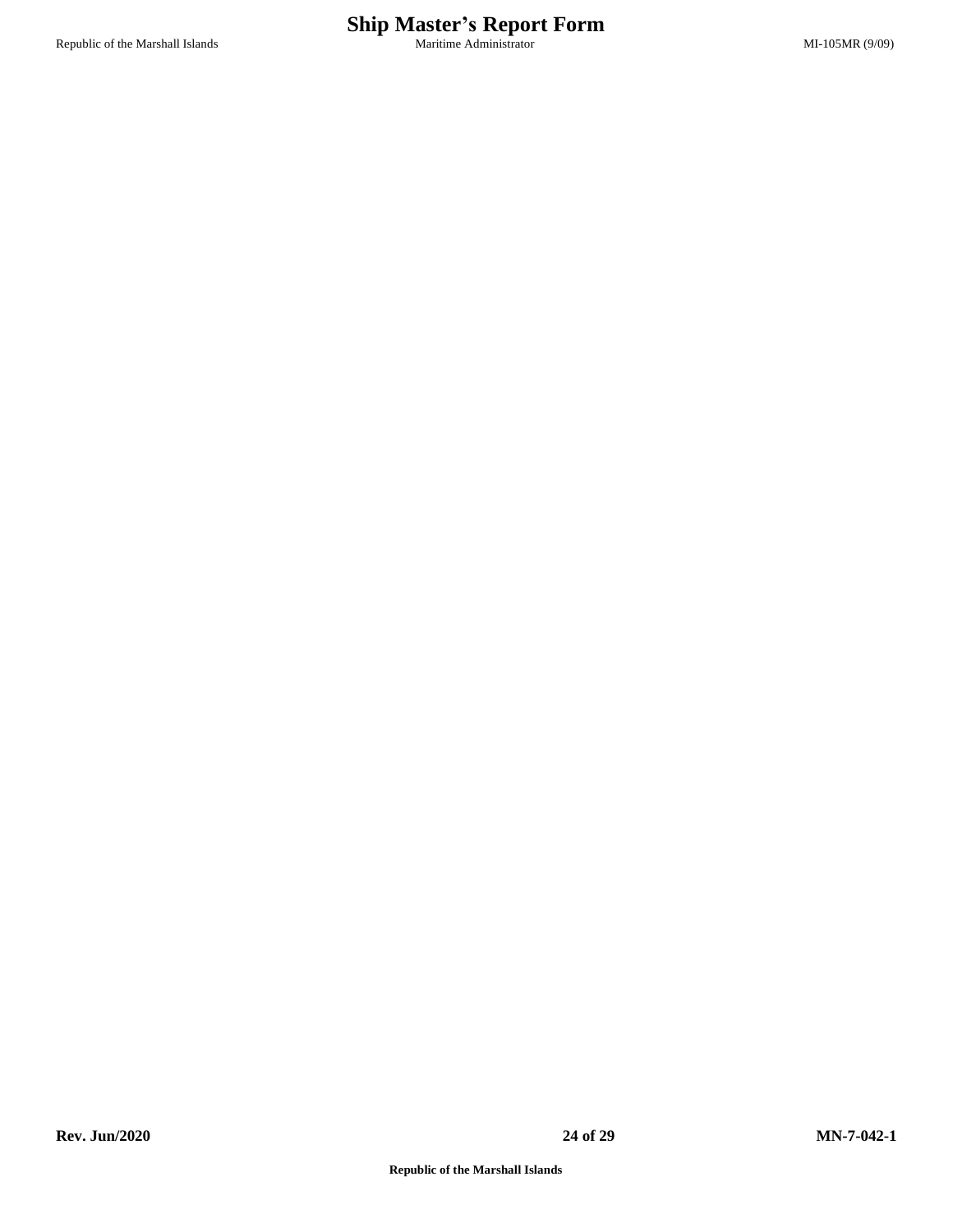# **Ship Master's Report Form**

Attach all relevant medical reports to this report form.

<span id="page-24-0"></span>

| Date of report:                                                                                                                                                                                                                      |  |  |  |  |
|--------------------------------------------------------------------------------------------------------------------------------------------------------------------------------------------------------------------------------------|--|--|--|--|
| <b>Ship's identity and navigation status</b>                                                                                                                                                                                         |  |  |  |  |
| Name: <u>example and the contract of the contract of the contract of the contract of the contract of the contract of the contract of the contract of the contract of the contract of the contract of the contract of the contrac</u> |  |  |  |  |
| Owner:<br><u> 1990 - John Harry Harry Harry Harry Harry Harry Harry Harry Harry Harry Harry Harry Harry Harry Harry Harry H</u>                                                                                                      |  |  |  |  |
| Name and address of on-shore agent:                                                                                                                                                                                                  |  |  |  |  |
| ,我们也不会有什么。""我们的人,我们也不会有什么?""我们的人,我们也不会有什么?""我们的人,我们也不会有什么?""我们的人,我们也不会有什么?""我们的人                                                                                                                                                     |  |  |  |  |
| Position (latitude, longitude) at onset of illness:                                                                                                                                                                                  |  |  |  |  |
| Destination and ETA (expected time of arrival): _________________________________                                                                                                                                                    |  |  |  |  |
|                                                                                                                                                                                                                                      |  |  |  |  |
| The patient and the medical problem                                                                                                                                                                                                  |  |  |  |  |
| Surname and first name:                                                                                                                                                                                                              |  |  |  |  |
| Sex: Male $\Box$ Female $\Box$                                                                                                                                                                                                       |  |  |  |  |
|                                                                                                                                                                                                                                      |  |  |  |  |
|                                                                                                                                                                                                                                      |  |  |  |  |
| Seafarer registration number:                                                                                                                                                                                                        |  |  |  |  |
| Shipboard job title:                                                                                                                                                                                                                 |  |  |  |  |
|                                                                                                                                                                                                                                      |  |  |  |  |
| Hour and date when returned to work:                                                                                                                                                                                                 |  |  |  |  |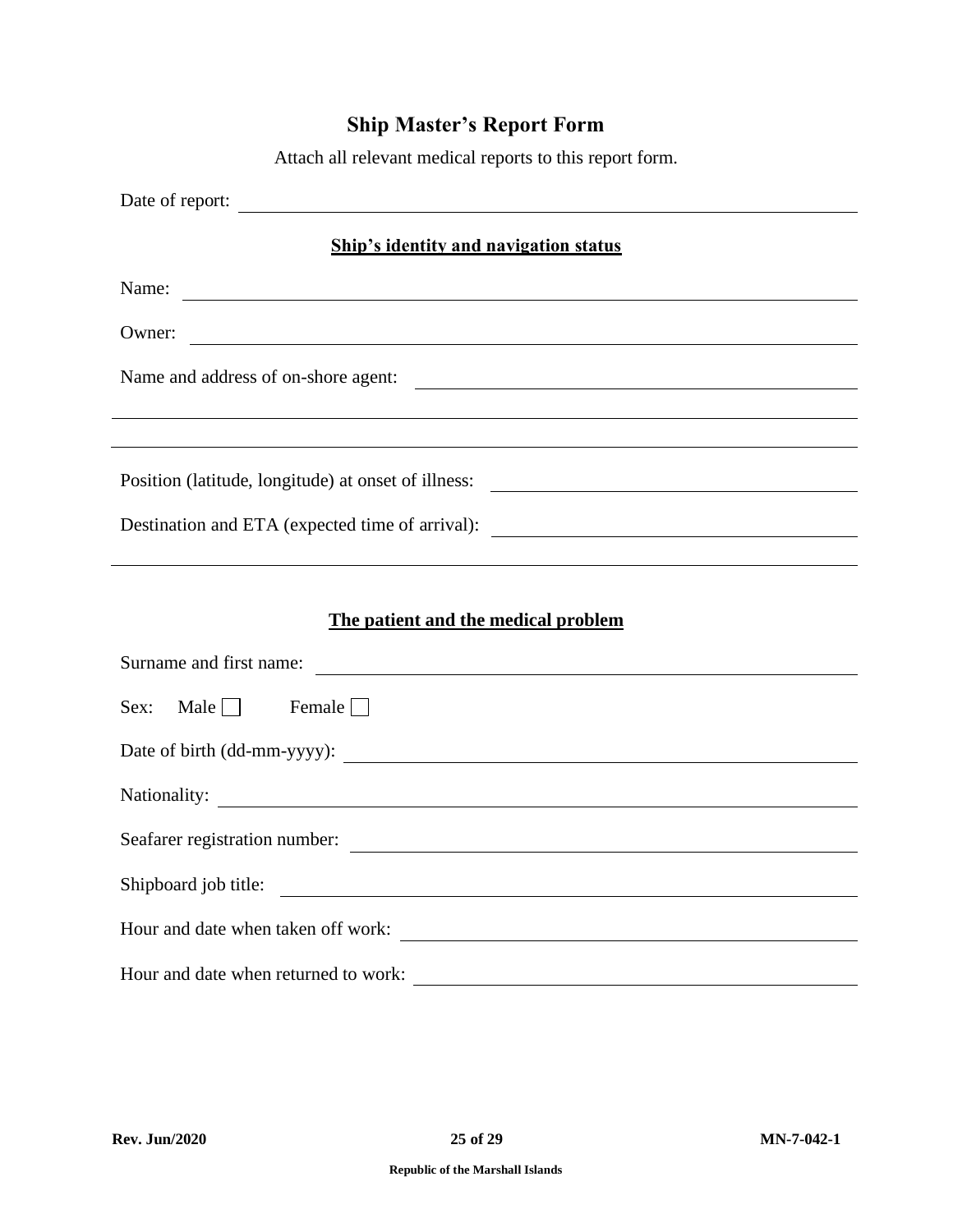## **Ship Master's Report Form**

## **Injury or Illness**

| Hour and date of injury or onset of illness:                                                                                                                          |  |  |  |  |  |  |
|-----------------------------------------------------------------------------------------------------------------------------------------------------------------------|--|--|--|--|--|--|
| Hour and date of first examination or treatment: ________________________________                                                                                     |  |  |  |  |  |  |
|                                                                                                                                                                       |  |  |  |  |  |  |
| Circumstances of injury:                                                                                                                                              |  |  |  |  |  |  |
|                                                                                                                                                                       |  |  |  |  |  |  |
| Symptoms:<br><u> 1989 - Johann John Stein, markin sanadi masjid a shekara ta 1989 - An tsara ta 1989 - An tsara ta 1989 - An t</u>                                    |  |  |  |  |  |  |
|                                                                                                                                                                       |  |  |  |  |  |  |
| Findings of physical examination:<br><u> 1989 - Johann Stoff, fransk politik (d. 1989)</u>                                                                            |  |  |  |  |  |  |
|                                                                                                                                                                       |  |  |  |  |  |  |
| Findings of X-ray or laboratory tests:                                                                                                                                |  |  |  |  |  |  |
| Overall clinical impression before treatment:<br><u> Alexandria de la contrada de la contrada de la contrada de la contrada de la contrada de la contrada de la c</u> |  |  |  |  |  |  |
|                                                                                                                                                                       |  |  |  |  |  |  |
| Treatment given on board:                                                                                                                                             |  |  |  |  |  |  |
|                                                                                                                                                                       |  |  |  |  |  |  |
|                                                                                                                                                                       |  |  |  |  |  |  |
|                                                                                                                                                                       |  |  |  |  |  |  |
| <b>Telemedical consultation</b>                                                                                                                                       |  |  |  |  |  |  |
| Hour and date of initial contact:                                                                                                                                     |  |  |  |  |  |  |
| Mode of communication (radio, telephone, fax, other): ___________________________                                                                                     |  |  |  |  |  |  |
| Surname and first name of telemedical consultant:                                                                                                                     |  |  |  |  |  |  |
|                                                                                                                                                                       |  |  |  |  |  |  |
| Name of Maritime Telemedical Assistance Service<br>(TMAS) center                                                                                                      |  |  |  |  |  |  |
| Unique case number:                                                                                                                                                   |  |  |  |  |  |  |
| Details of telemedical advice given:                                                                                                                                  |  |  |  |  |  |  |
|                                                                                                                                                                       |  |  |  |  |  |  |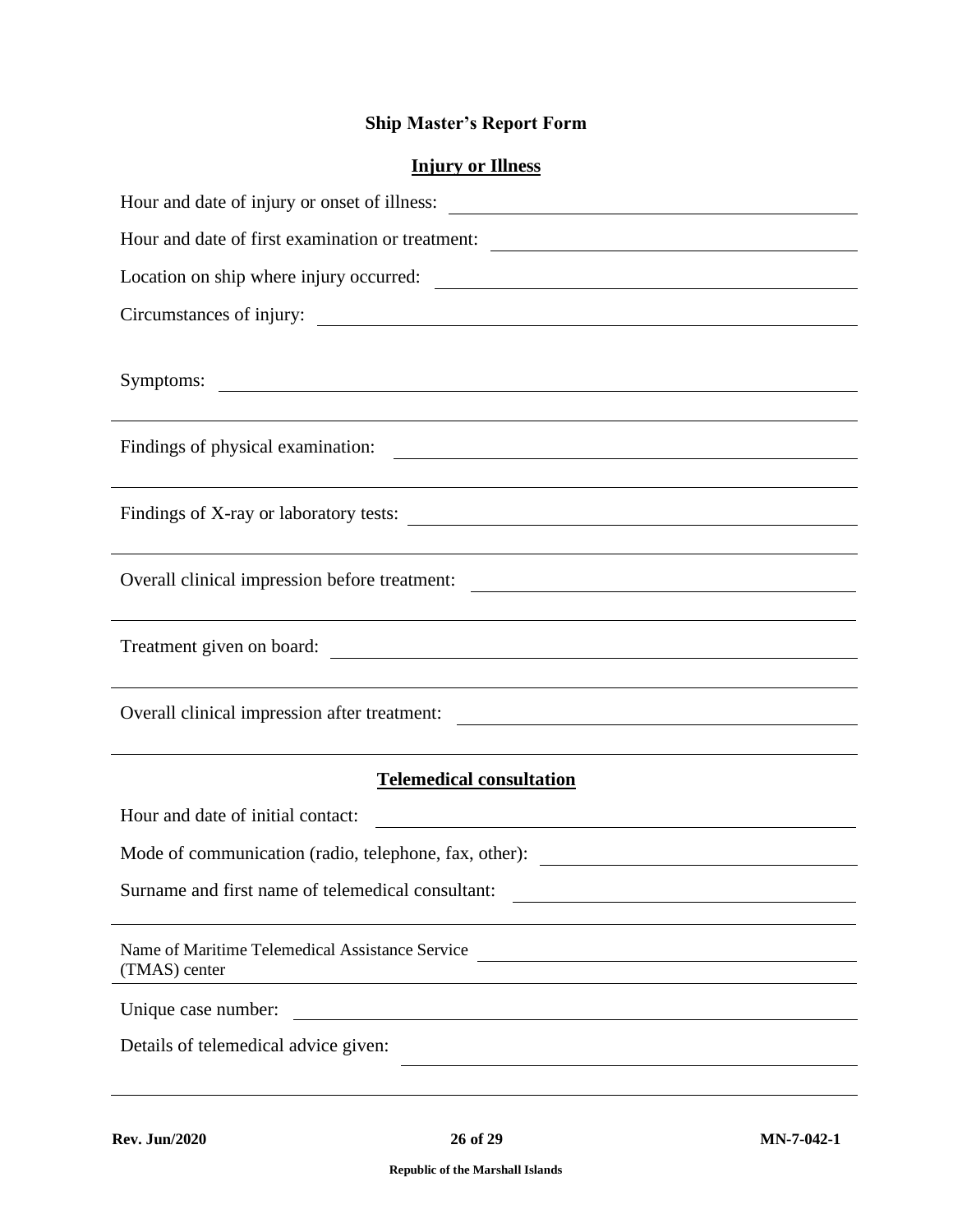### **Model Declaration of Health**

## **MODEL OF MARITIME DECLARATION OF HEALTH**

<span id="page-26-0"></span>To be completed and submitted to the competent authorities by the Masters of ships arriving from foreign ports.

| Submitted at the port of:                                                                                                                                                                                                                                                                                                                                           |                                     | Date:                 |  |  |  |  |  |  |
|---------------------------------------------------------------------------------------------------------------------------------------------------------------------------------------------------------------------------------------------------------------------------------------------------------------------------------------------------------------------|-------------------------------------|-----------------------|--|--|--|--|--|--|
| Name of ship or inland navigation vessel:                                                                                                                                                                                                                                                                                                                           |                                     | Registration/IMO No.: |  |  |  |  |  |  |
| Arriving from:                                                                                                                                                                                                                                                                                                                                                      | Sailing to:                         |                       |  |  |  |  |  |  |
| (Nationality) (Flag of vessel):                                                                                                                                                                                                                                                                                                                                     | Master's name:                      |                       |  |  |  |  |  |  |
| Gross tonnage (ship):                                                                                                                                                                                                                                                                                                                                               | Tonnage (inland navigation vessel); |                       |  |  |  |  |  |  |
| Valid Sanitation Control Exemption/Control Certificate carried on board? Yes<br>No<br><b>Issued</b><br>Date:                                                                                                                                                                                                                                                        |                                     |                       |  |  |  |  |  |  |
| No<br>$Yes \Box$<br>Re-inspection required?                                                                                                                                                                                                                                                                                                                         |                                     |                       |  |  |  |  |  |  |
| Has ship/vessel visited an affected area identified by the World Health Organization? Yes $\Box$<br>No                                                                                                                                                                                                                                                              |                                     |                       |  |  |  |  |  |  |
| Port and date of visit:                                                                                                                                                                                                                                                                                                                                             |                                     |                       |  |  |  |  |  |  |
| List ports of call from commencement of voyage with dates of departure, or within past thirty days,<br>whichever is shorter:                                                                                                                                                                                                                                        |                                     |                       |  |  |  |  |  |  |
| Upon request of the competent authority at the port of arrival, list crew members, passengers, Industrial<br>Personnel, or other persons who have joined ship/vessel since international voyage began or within past<br>thirty days, whichever is shorter, including all ports/countries visited in this period (add additional names<br>to the attached schedule): |                                     |                       |  |  |  |  |  |  |
| Name                                                                                                                                                                                                                                                                                                                                                                | Joined from:                        |                       |  |  |  |  |  |  |
|                                                                                                                                                                                                                                                                                                                                                                     |                                     |                       |  |  |  |  |  |  |
|                                                                                                                                                                                                                                                                                                                                                                     |                                     |                       |  |  |  |  |  |  |
| Number of crew members on board:                                                                                                                                                                                                                                                                                                                                    |                                     |                       |  |  |  |  |  |  |
| Number of passengers on board:                                                                                                                                                                                                                                                                                                                                      |                                     |                       |  |  |  |  |  |  |
|                                                                                                                                                                                                                                                                                                                                                                     |                                     |                       |  |  |  |  |  |  |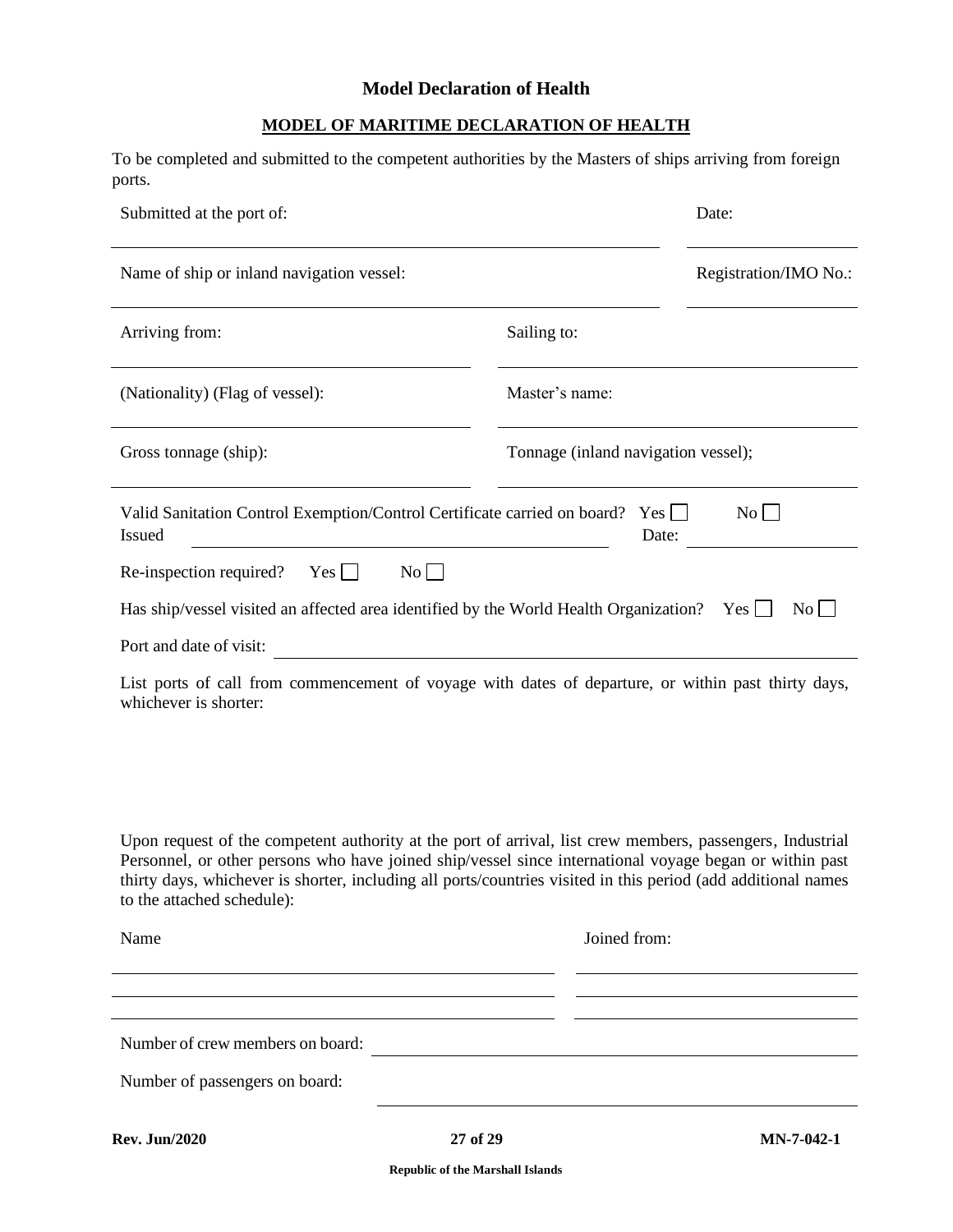## **Model Declaration of Health HEALTH QUESTIONS**

- (1) Has any person died on board during the voyage otherwise than as a result of accident?  $Yes \Box No \Box$ If yes, state particulars in attached schedule. Total no. of deaths:
- (2) Is there a board or has there been during the international voyage any case of disease which you suspect to be of an infectious nature? Yes  $\Box$  No  $\Box$  If yes, state particulars in attached schedule.
- (3) Has the total number of ill passengers during the voyage been greater than normal/expected?  $Yes \Box No \Box$ How many ill persons?
- (4) Is there any ill person on board now? Yes  $\Box$  No  $\Box$  If yes, state particulars in attached schedule.
- (5) Was a medical practitioner consulted? Yes  $\Box$  No  $\Box$  If yes, state particulars of medical treatment or advice provided in attached schedule.
- (6) Are you aware of any condition on board which may lead to infection or spread of disease?  $Yes \n\prod No \n\prod$  if yes, state particulars in attached schedule.
- (7) Has any sanitary measure (e.g., quarantine, isolation, disinfection or decontamination) been applied on board? Yes  $\Box$  No  $\Box$  If yes, specify type, place and date.
- (8) Have any stowaways been found on board? Yes  $\Box$  No  $\Box$ If yes, where did they join the ship (if
- (9) Is there a sick animal or pet on board? Yes  $\Box$  No  $\Box$
- **NOTE:** In the absence of a medical practitioner, the Master should regard the following symptoms as grounds for suspecting the existence of a disease of an infectious nature:
	- (a) fever, persisting for several days or accompanied by (i) prostration; (ii) decreased consciousness; (iii) glandular swelling; (iv) jaundice; (v) cough or shortness of breath; (vi) unusual bleeding; or (vii) paralysis.
	- (b) with or without fever; (i) any acute skin rash or eruption; (ii) severe vomiting (other than sea sickness); (iii) severe diarrhea; or (iv) recurrent convulsions.

I hereby declare that the particulars and answers to the questions given in this Declaration of Health (including the schedule) are true and correct to the best of my knowledge and belief.

Signed

**Master** 

Countersigned

Ship's Doctor (if carried)

Date: